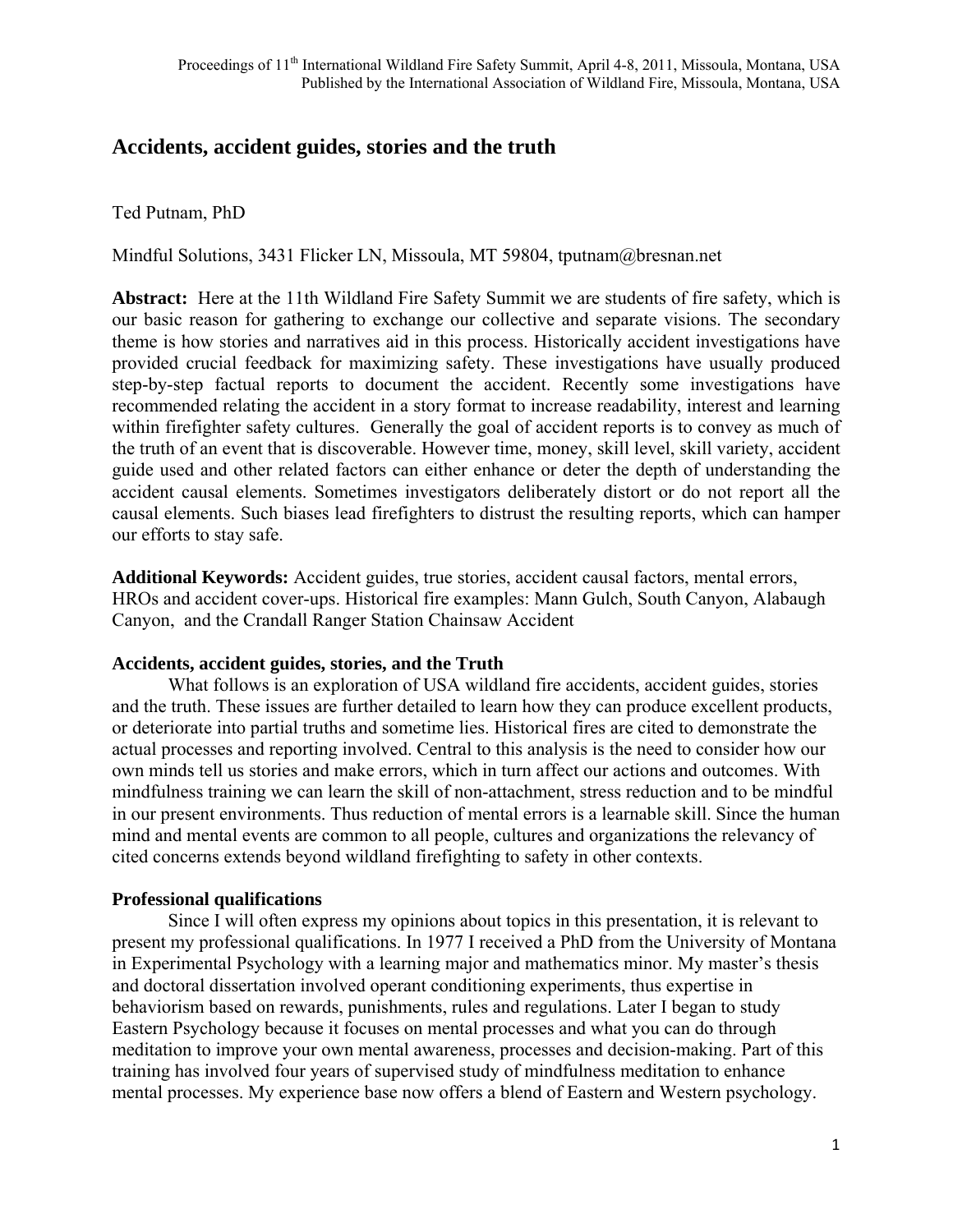My fire accident investigation career began in 1976 with the Battlement Creek Fire and my last accident investigation was the Crandall Ranger Station Tree Felling Accident in 2010; a span of thirty-five years. Prior to my accident investigation experiences I spent 14 seasons fighting wildland fires beginning in 1963. Three years were on Forest Service district fire crews. The next eleven years were with the Missoula, Montana Smokejumpers; the last three years as a supervisor. From 1976 to 1998 I was an Equipment Specialist at the Missoula Technology and Development Center, a detached Washington Office unit located in Missoula. My area of technical expertise was fire and safety equipment; in particular fire clothing and shelters. Part of my job was analyzing how the clothing and shelters performed under actual entrapment conditions and what firefighters could do to avoid entrapments in the first place. I have been involved in the fire arena for roughly forty-eight years.

 In the 1980s I began reading and studying wildland fire, other federal Agencies, military and private accident investigation guides. At that time I used the guides and they seemed to account for accident causal elements. Later I began to question those authors and guides because they were mostly externally, physically, rule orientated as opposed to internally, subjective, mental decision orientated. Because such "two quadrant" guides were the best available at the time, the wildland agencies used them as models. Today these same guides have shifted to more emphasis on the cultural causal elements but still fail to seriously consider mental elements. When mentioning mental elements they acknowledge there is something to seeing events as the involved people saw them, but they have few ideas and processes for doing so. By the time I had investigated the Dude Fire in 1990 I no longer put much credibility in these guides unless the accident involved specific physical concerns such as vehicles or the movement of supplies and firefighters (physical organizational problems). None of the models work for dynamic interactions seen in wildland firefighting. When analyzing the South Canyon Fire fatality causal elements I felt as a team we reported at best half of the known fatality causes. When attempting to get several obvious causes into the report the team leaders refused to consider them, not because they weren't potent causes, but because they were not "within the scope of the investigation". Their reasons protected agency images and processes that they were unwilling to consider. This is why I feel the South Canyon was and remains a cover-up. No other members of the South Canyon team would support mental, cultural or organizational causes (per existing guidelines); if it wasn't a physical cause, then it was deemed unimportant. Thus there are often political agendas determining which of the causal factors are acceptable and reported. My analyses often stress individual mental practices and cultural pressures to compliment and soften the endless rules deemed necessary to control firefighter actions.

#### **Accident Investigation Concerns**

Although it seems obvious that accident investigations should strive to uncover the actual causes and conditions that led to the accident, this is seldom attempted let alone advocated in the relevant agency investigation guides used by wildland fire and other organizational (Airlines, NASA, Military, etc.) accident investigators. Failure to look for all discoverable causes and conditions leads to accident reports that are superficial in understanding or missing vital information on what really occurred as well as why it occurred. It is relevant for individuals and organizations to look at what accident guides investigations are focusing on compared to what they could and ought to be focusing on. Specifically, we ignore the impact of the individual's cognitive processing on accident causation.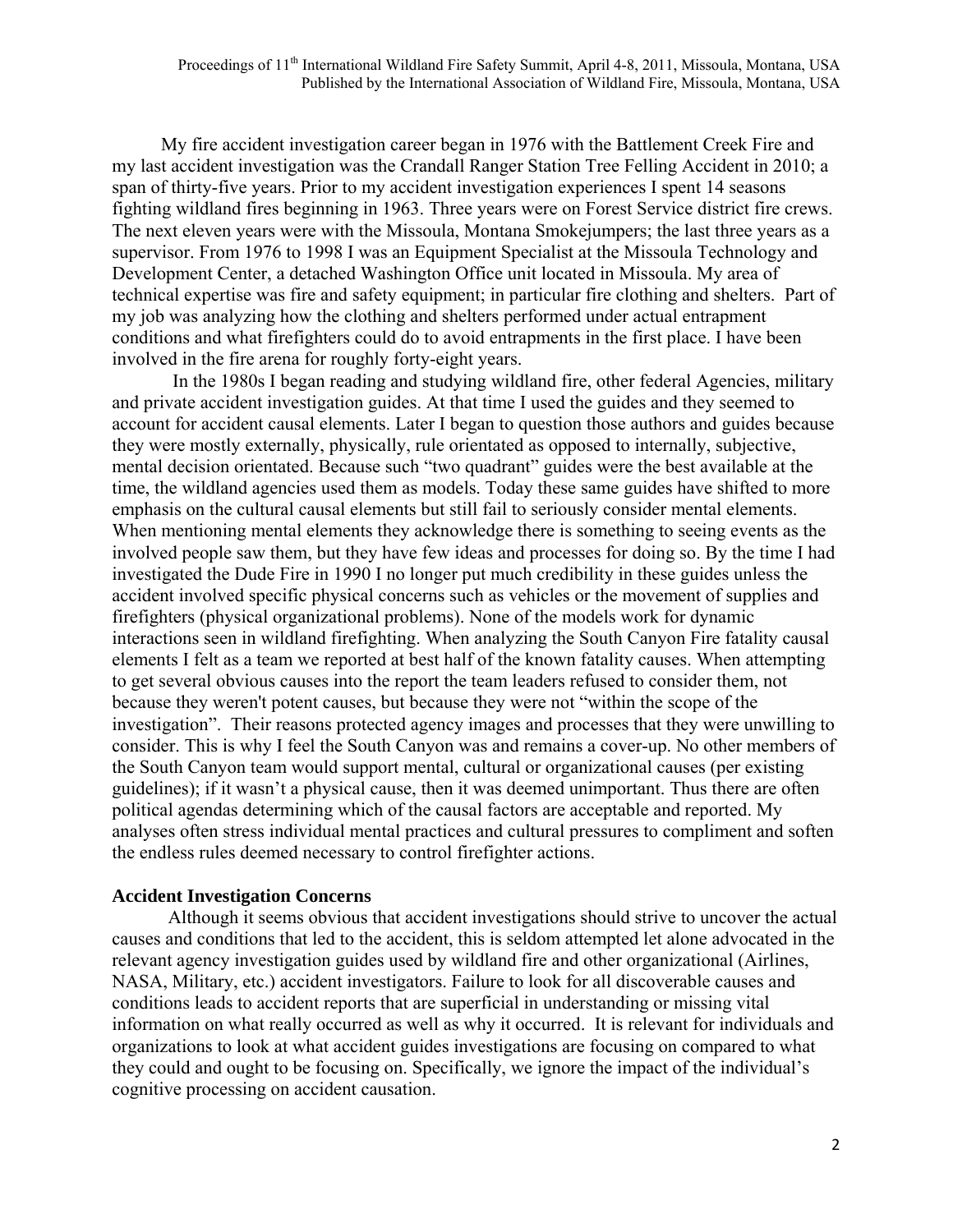All phenomena arise in dependency on causes and conditions. Furthermore causes and conditions are constantly changing. Most of our actions are automatic or habitual in nature and occur so rapidly that discrete actions go unnoticed. Most human behavior arises due to unconscious causes and conditions and as such we struggle to know why we do what we do, let alone why others do what they do. To understand our own mind is to understand the minds of others due to common underlying processes. Trying to make sense of and report accidents are both mental fabrications, which arise yet because of other causes and conditions. It is well known that our minds can automatically delete old or add new memories to events such as accidents. This means the sooner you can collect witness statements, the more accurate they are likely to be. Thus all reporting is problematical.

 A good accident guide is analogous to a good experimental design. In a well-designed experiment, the experimental design is paramount for what data to collect, how to collect the data and predetermines to a large degree the type of conclusions that can be logically drawn from the experiment; similar concerns apply for accident data collection and conclusions. Although wildland agency accident investigation guides are analogous to experimental designs, few administrators, guide creators or users have any depth of understanding the accident guide limitations, let alone their own limitations, as they investigate. The guides do not correspond to normal reality and investigators are usually untrained in both the guides and conducting investigations. Thus muddling through is the status quo with far reaching consequences. Few people conduct good investigations because they do not question the assumptions that each guide makes about reality and our access to it. Psychologist and philosopher Ken Wilber (1997) has written extensively about reality and has a model for helping us understand this. Wilber describes an elegant framework for both understanding and creating changes in individuals, cultures and organizations. Specifically, Wilbur argues that for complex changes and clear understanding to take place we must explore and take action in "all four quadrants": intentional, behavioral, cultural, and organizational. If we change a Wilber figure on the four quadrants by modifying it for firefighting it would look something similar to the following:

| <b>INTERIOR, INDIVIDUAL</b> | <b>EXTERIOR, INDIVIDUAL</b> |
|-----------------------------|-----------------------------|
| <b>INTENTIONAL</b>          | <b>BEHAVIOURAL</b>          |
| Awareness                   | Body                        |
| Consciousness               | <b>Brain</b>                |
| Mental Elements             | <b>Neural Nets</b>          |
| Thinking                    | <b>Blood</b>                |
| Human Error                 | Cells                       |
| <b>Mindfulness</b>          | Physical                    |
| Resiliency                  | Physiological               |
| Meditation                  |                             |
|                             | тт                          |
| <b>INTERIOR, COLLECTIVE</b> | <b>EXTERIOR, COLLECTIVE</b> |
| <b>WE</b>                   | m                           |

#### **THE FOUR QUADRANTS OF REALITY**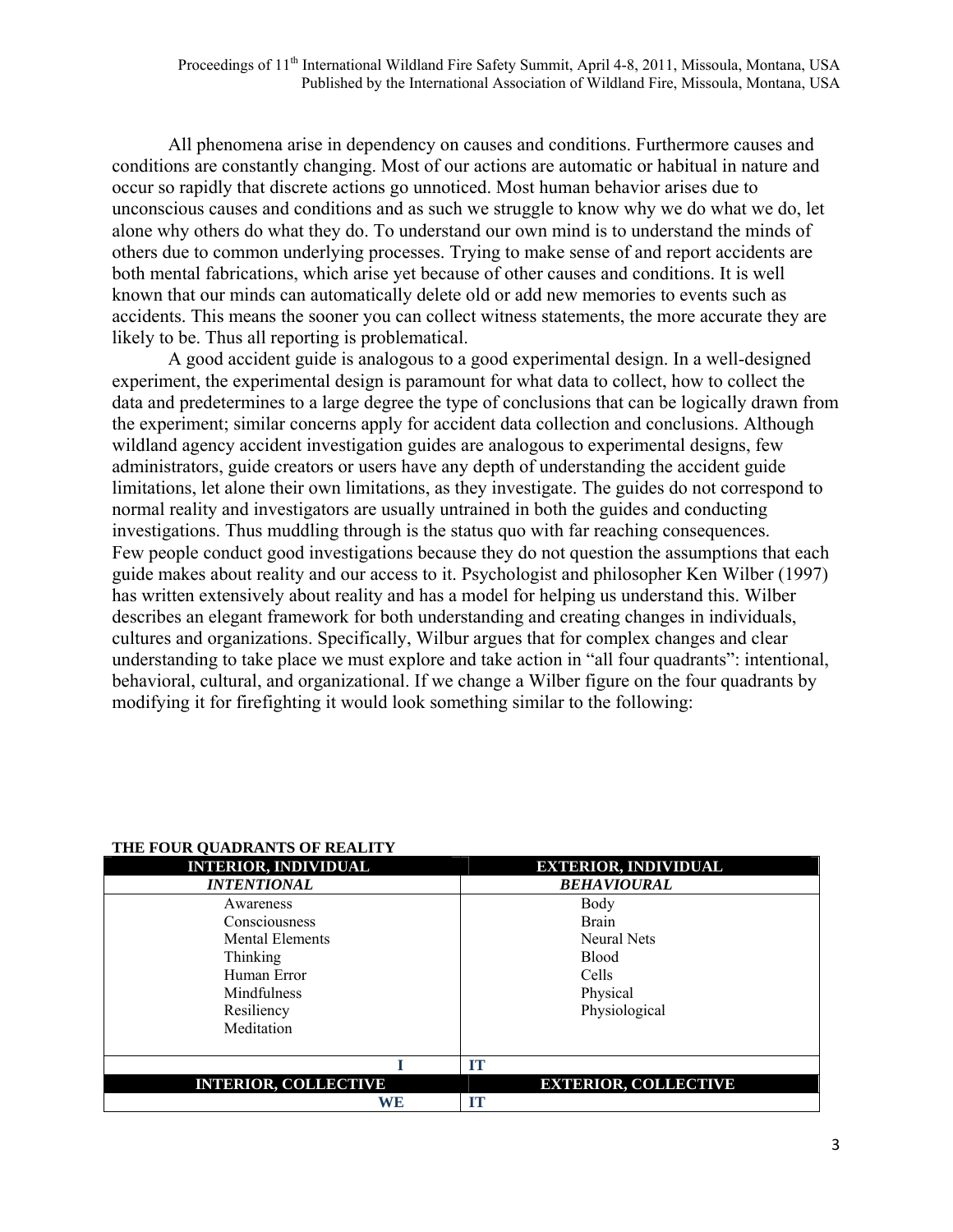| <b>CULTURAL</b>       | <b>ORGANIZATIONAL</b>                 |  |
|-----------------------|---------------------------------------|--|
| Mutual Understanding  | Firefighters & Crews                  |  |
| Common context        | Fire behavior & Environment           |  |
| Communications        | Fire Orgs.: NIFC, NWCG, HROs          |  |
| Leadership Principals | 10 & 18: Rules, Rewards, Punishment   |  |
| Morals and Ethics     | Locations                             |  |
| Cohesiveness          | Function: What does it do?            |  |
| Relationships         | Wildland Fire Safety Awareness Study  |  |
| Crew Risk Taking      | Movement of Firefighters and Supplies |  |

 Within this context up until 1995 the wildland fire organizations focused mostly on the exterior, physical IT quadrants because they were more scientific and physically orientated and neglected the more subjective, interior I and the WE quadrants which were less understood by firefighters and our society in general. Considerable work has been done and results implemented for cultural concerns following recommendations stemming from the South Canyon Fire in which fourteen firefighters died. The two key initiatives were the 1995 Human Factors Workshop (USDA, 1995) and the *Wildland Fire Safety Awareness Study* (TriData, 1998). However the "I" quadrant is still largely unexplored by the fire community and accident investigation guides. We ignore mental causal factors in our cultures and organizations precisely because we have been ignoring our own mental processes as individuals our entire lives. We know how to use our minds but know little about the underlying processes. Without a meditation practice most people confuse mental content with mental processes. This paper brings more focus to the "I" quadrant, by exploring the mind, *in and of itself*. The qualifying phrase "in and of itself" means without regards to anything except the mental processes as directly observed in our own mind. Specifically it does not refer to the content of the mind such as words, ideas, images, beliefs, thoughts, reasons, etc. We need to understand both content and processes since knowing the difference will help firefighters stay more mentally alert and make better decisions especially under highly stressful, risky conditions. For example stressors are additive and interfere with long term memory such as rules and safety precautions. Meditation exercises directly reduce stresses and enhance mental processes keeping firefighters more alert to make better decisions.

Wildland fire organizations typically focus on exterior quadrants and neglect to investigate how interior quadrants contribute to accidents. If we ignore quadrants, we fail to recognize how they contribute to confusion between the different types of accounts gathered in accident investigations. Ignoring quadrants shifts accident investigations results along the following continuum: away from the Truth to a True Story to a Story or worse, in cases of deliberate deception, to a Lie.

**Truth** can only be known in the present moment. The truth or reality, which occurred in the past, is non-recoverable since we and those involved in the accident cannot go back and replay the conditions and events. In our society we use the word Truth generally to imply speaking morally and ethically. When witnesses comment on what occurred, what they tell us are memories, which are mental constructions or stories about the event containing only partial bits of the original truth. Therefore it takes more effort to produce a **True Story** (or **factual account)** that closely approximates the truth (we can never fully capture the past in any account, no matter how complete or accurate it is, but some accounts come closer). A True Story necessitates that investigators and witnesses are skillful in their attempts to recover whatever evidence is available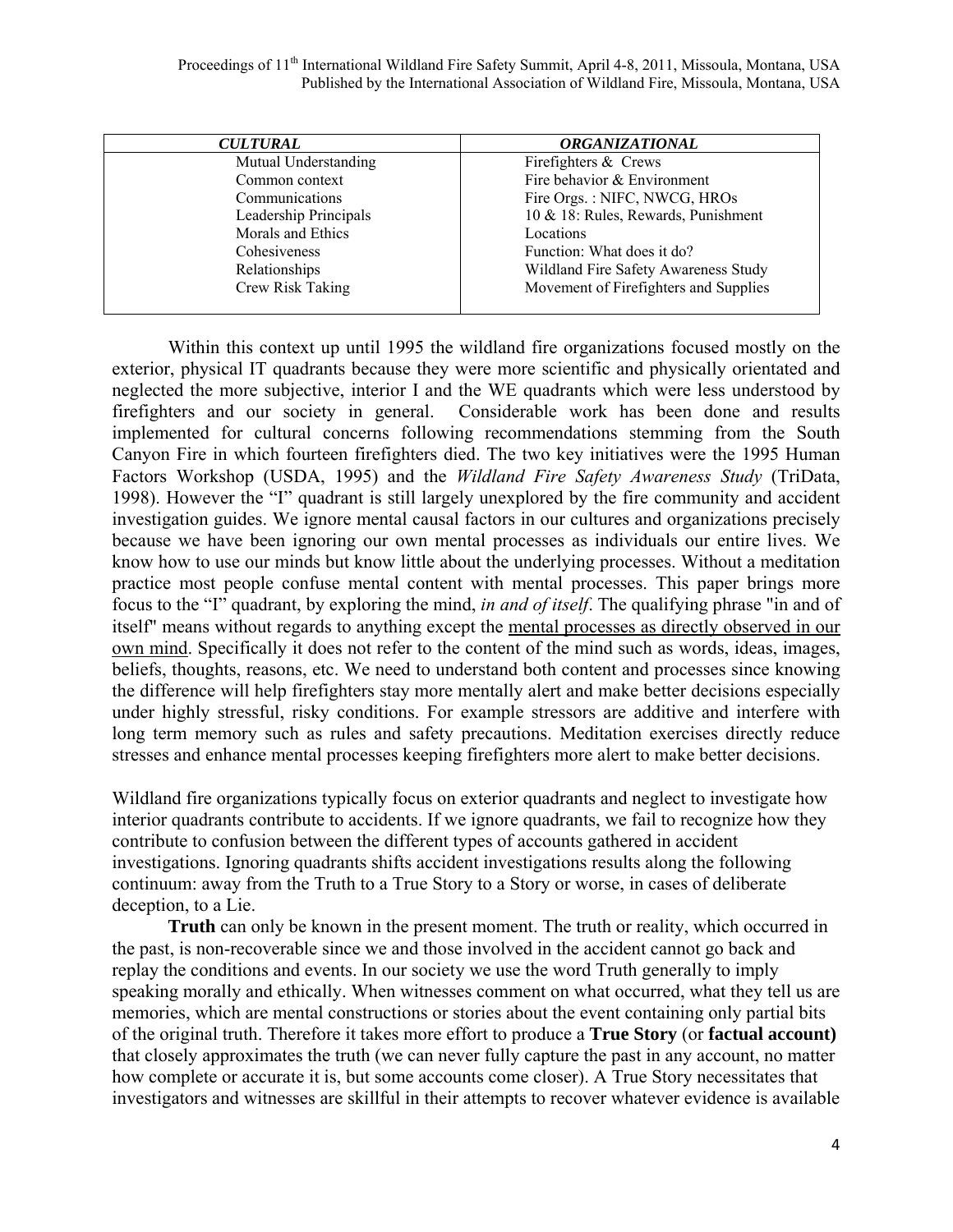for discovery. When some parts of the accident reconstruction do not make sense it is helpful to invite experts in to help fill in the gaps. A fire behavior expert can better reconstruct the movement of the fire; a sociologist the contribution of crew risk taking; and a psychologist for reconstructing likely patterns of mental errors that affected personal risks, beliefs and decision making. Since these experts are producing skillful probability accounts they are also fabrications and thus **Stories** about the accident. Stories can be **misleading accounts** (when a person lacks important information but weaves together an account; usually contains errors that can be verified with fact checking). When information is deliberately falsified or withheld, **Lies** occur. Lies are **deceptive accounts** (intentionally meant to manipulate information) and make it difficult to fully understand the causes and conditions and once suspected they undermine the credibility of the investigators, accident report, accident guide and organization. The four quadrant concerns help focus attention on the elements involved in discovering causes and conditions not only for accidents but for all that we do personally, socially and organizationally.

A warning is also appropriate: to use the methodologies of one quadrant in another quadrant invites distortions and misinterpretations, an example of which is when scientific techniques are used within the intentional quadrant and to a lesser degree in the cultural quadrant. See Wilber's (1997) writings for further implications of failing to make changes in all four quadrants within a common time frame. Fire personnel and organizations operate in the behavioral and organizations quadrants where they have considerable expertise. They have less expertise in the cultural and intentional areas where experts outside the fire organizations can offer additional insights. After considering how to discover reality in various situations we can now explore how the wildland fire agencies seek to discover what goes amiss in accidents and near misses.

#### **General Accident Guide Considerations**

 The Organizational Learning "Lessons Learned" Analysis Options (OLO) (2010) Forest Service guide provides some of the reasoning behind choosing their different accident investigation guides. **Administrative Investigations** are required if there is evidence of intentional recklessness, dishonesty, or substance abuse; **or** employees are not willing to talk openly and share results. A **Serious Accident Investigation** (SAI) using the Accident Investigation Guide (AIG) and is advised when: a fatality occurs, a serious permanent medical disability is likely, litigation against an employee is a serious concern or a well-intended employee would **not** have made the same mistake. Author's Note: This last concern is essentially a judgment to blame or not, and determines whether a SAI or an APA is appropriate. Thus traces of blame taint both guides. An **Accident Prevention Analysis** (APA) is advised when: employees are willing to talk openly and share results *and* the event indicates a possible organizational failure, a systemic cultural concern, a training program deficiency, or a doctrinal inadequacy; *or* Exposing the event and the conditions that enabled the accident could provide the larger organization with a powerful or unique learning opportunity.

 With respect to the four quadrants the SAI primarily functions in the two exterior quadrants and the APA within the two collective quadrants. Both guides basically ignore the intentional quadrant. Thus the SAI and APA show a significant lack of understanding human error as a mental process. Human error is an almost constant by-product of the human mind in everyday use and as such it will not be lessened to any significant extent by studying cultural and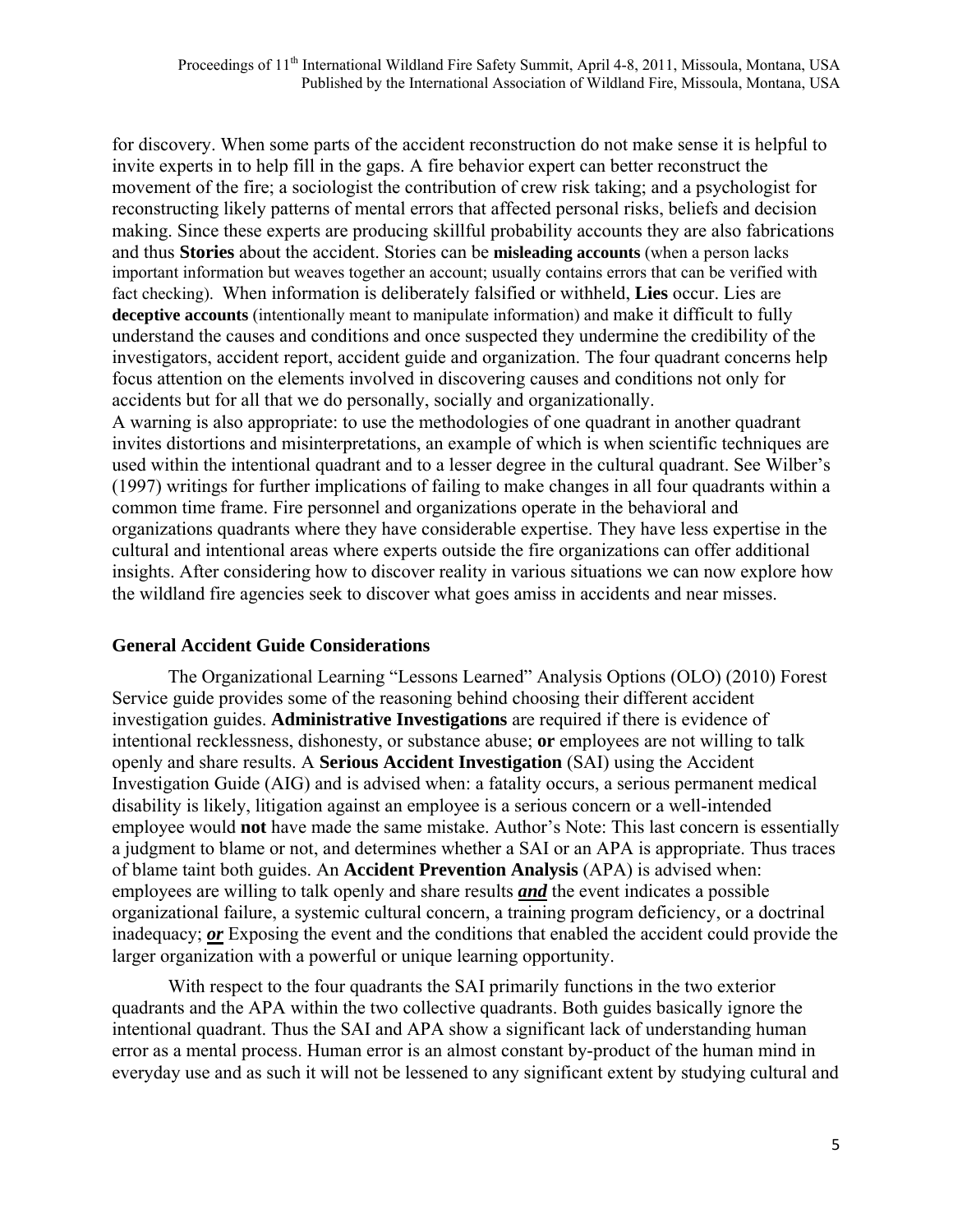organizational conditions, which is why it is called human error as opposed to cultural or organizational error.

If the OLO continues to maintain such biases, it should clearly state that the SAI and APA guides do not attempt to identify mental causes and conditions of accidents. To date the way wildland fire agencies conduct accident and fatality investigations are ironically inconsistent with their own organizational premises, one being that safety is a primary concern. The OLO seems to be suggesting what goes on in firefighters minds isn't of much importance since firefighters are under the control of cultural and organizational rules and regulations. What would be the best format for conducting accident investigations at all levels? It would be something akin to the Four Quadrant Analysis (4QA) in Appendix A. The 4QA model combines all four quadrants into a suggested outline for and full reality based accident investigation guide. Some of the reasons for implementing 4QA guide are based upon flaws routinely encounter in the practical applications of the SAI and APA guides.

Historically wildland fire entrapment investigations have operated with strong biases and typically left out entire quadrants of analysis, i.e. the cultural and intentional quadrants. Often these actions involve **deceptive accounts** but sometimes they involve **misleading accounts**. Why do people and agencies do this? Below are some of the reasons based on my personal observations:

# *Reasons for deceptive accounts include:*

- Other organizations do it (such as structural and wild fire agencies, the Military, NASA, etc.).
- The agency will be sued if we don't
- Key individuals have suffered enough
- The Agency will look bad.
- We'll correct the situation when "the ashes have settled," but it seems the ashes never settle.
- Using political agendas to falsify or withheld accident causes
- Sending unskilled employees who aren't likely to find much to report

# *Reasons for misleading accounts include:*

- Sending good, yet untrained people to investigate
- Seldom asking for highly trained investigators even when they have the relevant, necessary skills such as psychological, sociological and organizational experts
- Sending interested parties as investigators with known biases
- Sending only people with only firefighting expertise, as that is primarily what they will notice and report
- Removing witnesses and evidence before the team arrives
- Failing to preserve the accident scene
- Ineffective interviewing skills that lead to short, incomplete accounts, i.e., lack of sufficient detail to understand underlying human factor causes.
- Analyzing the accident using a set of rules (the 10 and 18) that is guaranteed to show firefighters did not follow them and then report superficially that firefighters failed to obey or follow them with a subsequent perennial easy fix: "Back to the Basics" of following the 10 and 18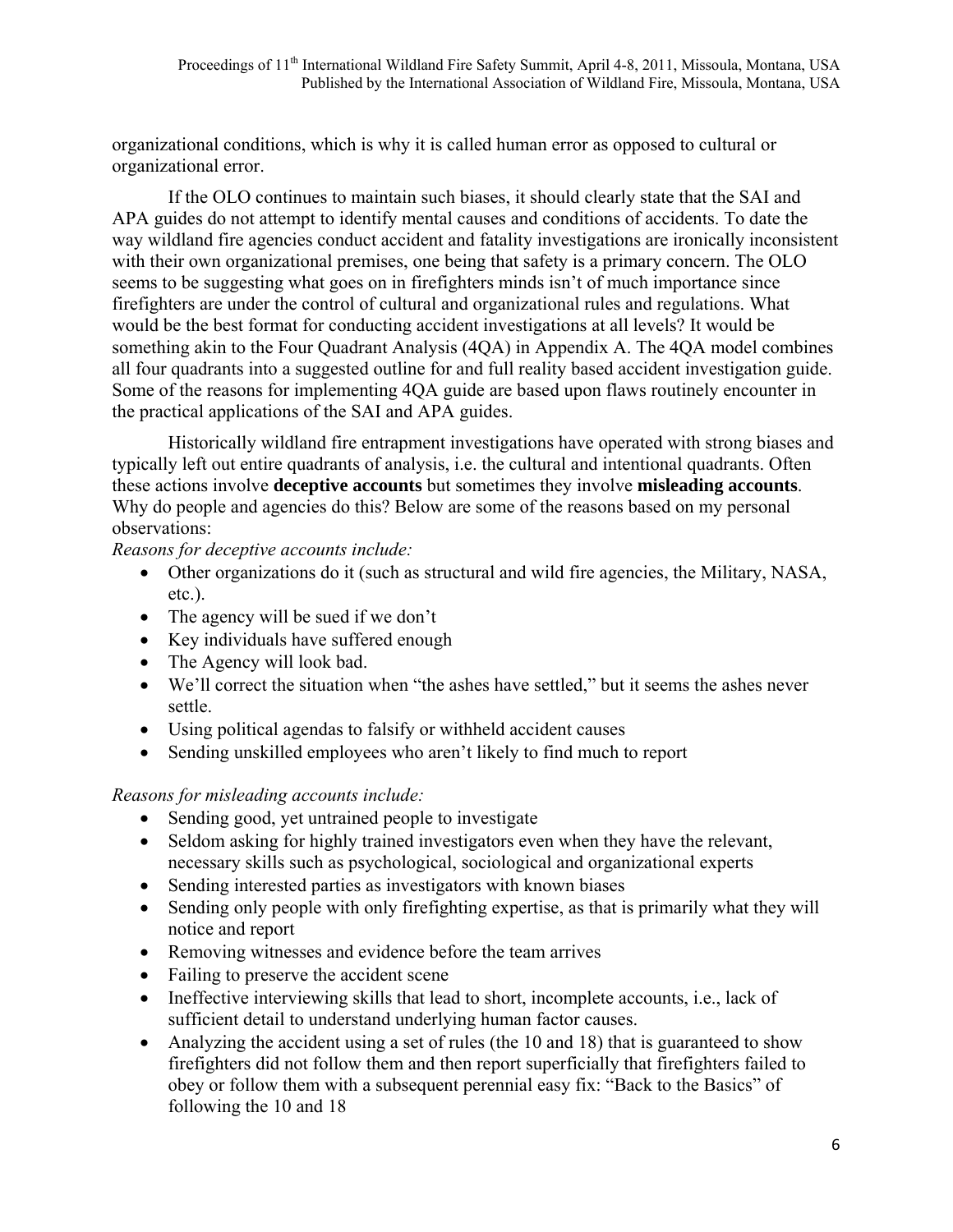• Ouick turn-around, low cost investigations: If it's not reported, you don't have to fix it and can't be held responsible later for similar future occurrences including fatalities.

 In the above list the people you send to an accident investigation differ greatly in their specific areas of expertise, if the expertise is relevant, and then generally find only what they already know. So in that sense you predetermine the accident causes by the investigators you choose. No sociologist implies no detailed looking for deeper cultural causes. You also predetermine the causes by the accident guide you choose i.e. AAR, FLA, APA or SAI. AAR's are usually conducted at the crew level so will reflect the crew's beliefs and experience levels. The FLA brings in people to facilitate the learning process thus some outside views. But how far do you go to find the reviewers? Are they still within a larger local organization such as a district or forest? The further you go from home the more the costs go up but the more likely you are to get a fresh look at your current practices. Serious non-fatal accidents suggest using the APA guide. The APA guide is based on looking primarily at latent cultural and organizational causes of accidents and leaves out the Intentional Quadrant. In my opinion this limits the causal elements to exploring no more than 50 percent of the possible causal factors.

 Fatal accidents require using the SAI. The main difference between the APA and SAI is that the SAI considers punishing involved individuals from the start, *even when those individuals acted to the best of their ability at the time of the accident.* The SAI is the most scientific of the four OLO guides so the best model for physical causes of accidents. It is also a behavioristic model so recommendations take the form of new rules, regulations, rewards and punishments. It is the least effective guide if latent mental errors are the primary causes of the accidents, which is usually the case in wildland fire burnovers. Since science has no methods for looking at subjective mental elements, then mental errors, in effect, do not exist so no subjective lessons are learned. Thus individuals involved are typically punished because the false assumption is they intentionally cause the negative events by not following the endless rules. Both the SAI and APA guides ignore the potent effects of mental stressors, common in wildland firefighting, which make it very difficult to remember rules such as Fire Orders or the Eighteen Watchout Situations at the precise time they are most needed. Said another way mental skills bottom out in the late afternoon at the time when fire behavior becomes the most active or extreme.

 Both the SAI and the APA show little understanding of mental processes. Out of this fundamental ignorance they tacitly imply that people always act intentionally (SAI) thus blaming firefighters is considered; or that firefighters mindlessly follow rules (APA) and therefore focus on changing cultural and organizational rules to control firefighter behaviors. Neither guide has procedures for uncovering or understanding mental processes or what to do with the information if it were collected. Both ignore that there are logical consequences of choosing one experimental design (guide) over another and that choice in turn limits results and interpretations. This fundamental ignorance arises due to expert firefighters and managers leaving their quadrants of understanding and venturing into quadrants where they have little expertise when they conduct investigations.

 They are led astray because the guides they follow for fire accident investigations have already made the same errors. Perhaps those who write accident guides, like modern psychologists, are holding observations so strictly to scientific, objectively external behaviors that they fail to note the limits of scientific method and its inability to explore the Intentional Quadrant. Their tacit conclusion is that if the event can't be studied scientifically, it must not exist. They ignore the real Truth that rational logical people have been successfully exploring the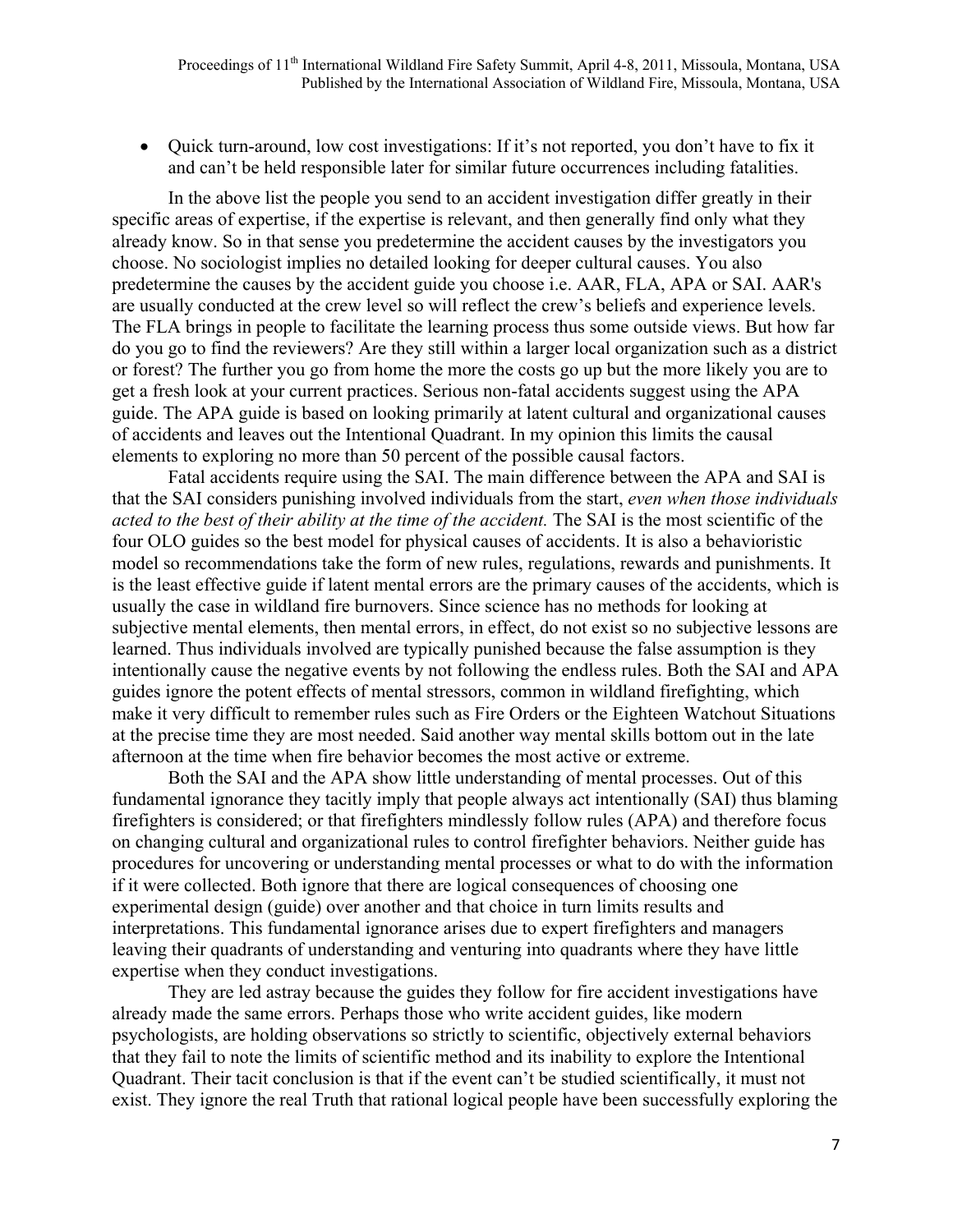Intentional Quadrant for thousands of years before the Scientific method existed and that Science itself is dependent on methods derived from the very quadrant it tries to ignore. Science itself has profound uses but comes with its own limitations; limitations ignored by most users.

 Consider the roots of the two accident guides for serious fatal and non-fatal accidents: the SAI and APA respectively. The SAI arose from accident models that involved airplanes, vehicles and boats. The APA arose from a hospital medical model. These models view Human Factors (HFs) as interfaces between people and machines in a mechanistic physical world. Neither model really spends much time or effort looking at how our minds influence what we do. Human behavior is seen simply as S→R meaning an environmental stimulus propels us into taking a discrete action. A more advanced version is the  $S \rightarrow$  Black Box  $\rightarrow$ R model. That is to say it is the Stimulus (S) (conditions, rewards, punishments, rules and regulations) in the external environments that control Responses (R) or actions. You need not explore or consider subjective mental environments of individual human minds; which are the mental "Black Box". This is the classic behaviorism paradigm which deals primarily with observable behaviors based on controlling external rewards and punishments. Behaviorism is assumed in both the SAI and APA. What is missed in these models is that Rs or Responses are usually also Discriminative Stimuli (SDs) for triggering the next behavior in a much longer response chain. Thus a resulting R is the proximal cause for the next response. That should remind us that an error can be both a result and a cause, contrary to the simplistic thinking behind the SAI and APA.

 Behaviorism is a reasonable methodology for exploring the objective quadrants but falls short in the subjective quadrants. The four quadrants are themselves a conceptual model created to remind us of flaws inherent in using two quadrant accident guides as we attempt to better understand the reality we exist in. Although we talk about separate quadrants they are so intimately connected that they rise and fall together as one entity. A fundamental truth is that there are no separate Behavioral, Organizational, or Cultural properties in existence that don't have their basis in the Intentional Quadrant. To fully understand one quadrant is to fully understand them all. To ignore one quadrant is to ignore them all.

 Most accident guides ignore the Intentional quadrant. It is more difficult to understand your or other people's minds because there are very few courses in public educational or military training systems and none in fire training systems that promote understanding internal mental processes. When we ignore our own mental processes this guarantees that we are also ignoring the related correlates in the other quadrants. Because we, as individuals, are constantly producing mental errors we are also constantly distorting reality with respect to physical, cultural and organization entities as well. When we have mental distortions then everything we relate to is also clouded or tainted. We cannot ever really understand why accidents occur or how to promote safety without better understanding our own mental processes. Meditation is the fundamental way, the sine qua non for understanding mental processes. Do you meditate? Most of us would answer no, so the SAI and APA biases are not surprising at all. However that ignorance translates into a rough doubling of fatalities, accidents, injuries and close calls and thus should no longer be tolerated personally or by agency risk managers and administrators.

 In the past fifteen years or so, wildland agencies have begun promoting High Reliability Organizations (HROs) tenets to a greater extent. The APA in particular says it models itself after such tenets. HROs are conceptual thus fabricated organizations that cannot exist unless their operational processes first exist in people's minds. We hear a lot about learning from errors to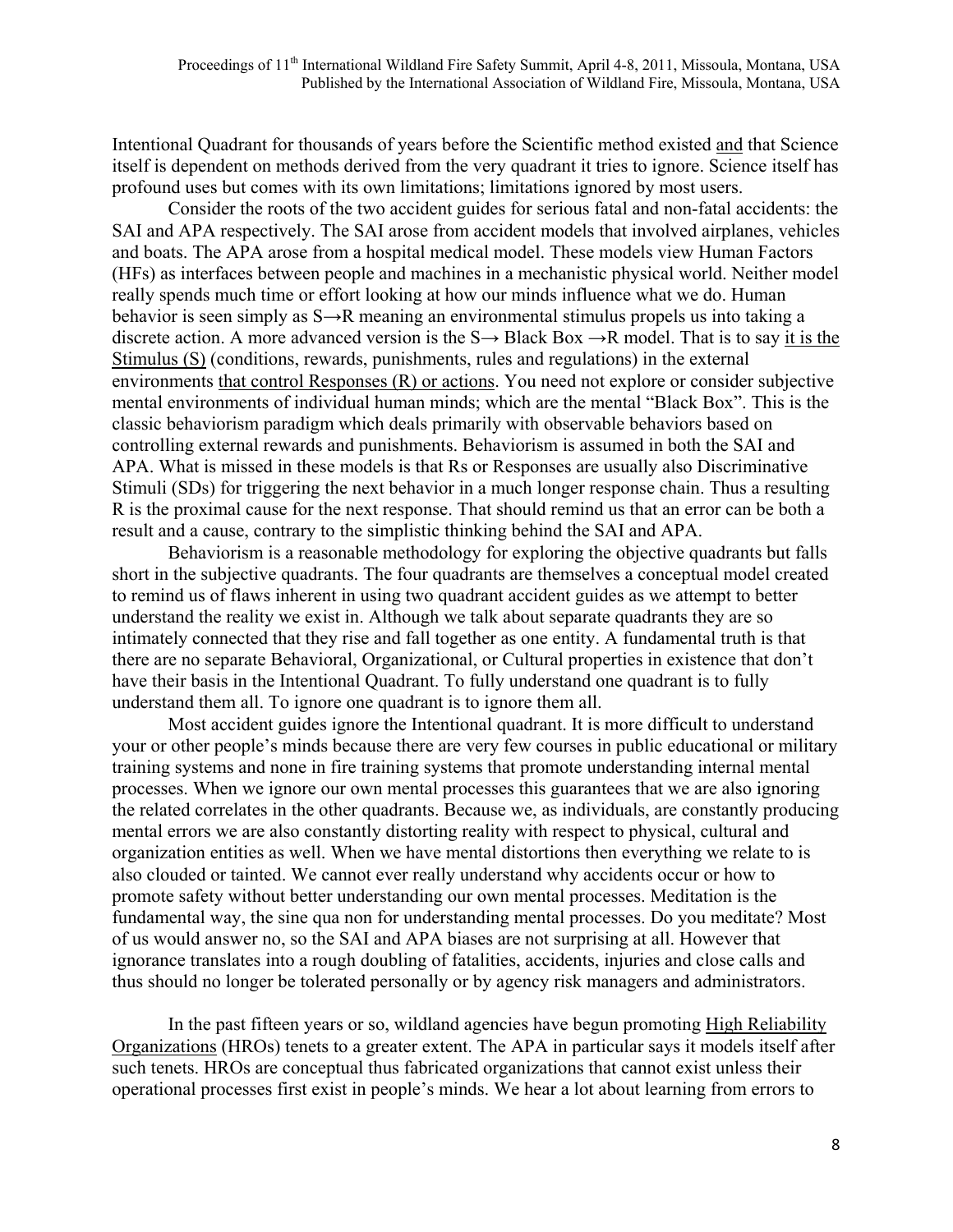become more resilient. When considering resiliency, there are no resilient organizations unless there are resilient minds in those organizations. Yet HRO training for resiliency stresses properties of resilient organizations (Behavioral and Organizational processes) and rarely considers how to train your own mind to become more resilient (Intentional Quadrant). Mindfulness meditation is the optimal practice to maximize resiliency but seldom mentioned with respect to HROs. When mindfulness is mentioned in the West it usually refers more to awareness and attention as behavioristic concepts in comparison to the East where it is an elemental mental skill fostered through meditation practice (Weick and Putnam, 2006). To me there are no mindful HRO's unless they promote mindfulness meditation for their employees and are populated by mindful employees (in the Eastern sense of mindfulness). *Our accident guides ignore mental processes precisely because we are in the habit of ignoring mental processes as individuals, cultures and organizations.* 

# **SAI Guide Specifics**

 The SAI is an older and more accepted type of accident guide. The SAI guide can be thought of as a classic scientific, physical, and behavioristic causal model. It does a much better job of looking at casual factors related to aircraft or vehicle accidents or on wildland fire accidents with respect to weather, fuels, and fire behavior. The SAI mostly stays in the two exterior quadrants. The SAI tells us what happened but seldom why it happened. The strength of the SAI is in data collection, when done properly. Properly here means to ask in-depth relevant questions, record it electronically and have printed out statements for witness signatures. In the SAI investigations I have been involved in firefighters have been willing to be truthful but clarify that they also want other firefighters, managers and supervisors to do the same, so responsibility exists on a level playing field. The data once collected **properly** becomes a gold mine of information. If the data is publically available, then even years later, readers and researchers may discover connections missed by the original investigation team. Such data also allows trend analyses to look for causal factors and assess the strength of those factors over years of data collection. The negative aspect of SAI is that proper interviews and data collection are not the norm and the data once collected is often hidden supposedly to protect firefighters; but more likely to protect the Agency and accident team personnel for failing to get right the first time. Hiding interviews and data are the biggest ways Agencies routinely cover-up accident causal factors or what they failed to do. Until there is transparency our Lesson Learned Center has too many inaccurate accounts of fire accidents. At the Lesson Learned Center there is also a noticeable lack of articles based on mental elements and training for better understanding of firefighter realities.

 When dealing with firefighter's actions the SAI model considers rules, rewards, punishments and doctrines as orders for what firefighters should do. From SAI premises, accidents occur when rules aren't followed so rule breakers should be punished. The most visible rules are Lookouts, Communications, Escape Routes and Safety Zones (LCES), the 10 Standard Fire Orders and the 18 Watch Out Situations (the 10 and 18). If all the 10 Orders are followed, in essence firefighters would need to stay home and never engage the fire. Breaking the rules is tacitly reinforced, though not overtly, with rewards. As long as the rules are broken and no one gets hurt things are ok with supervisors and managers and infractions are routinely ignored. However when accidents and fatalities occur there is a management guarantee that some the "rules" have been broken and that a corresponding, **easy to implement,** management fix is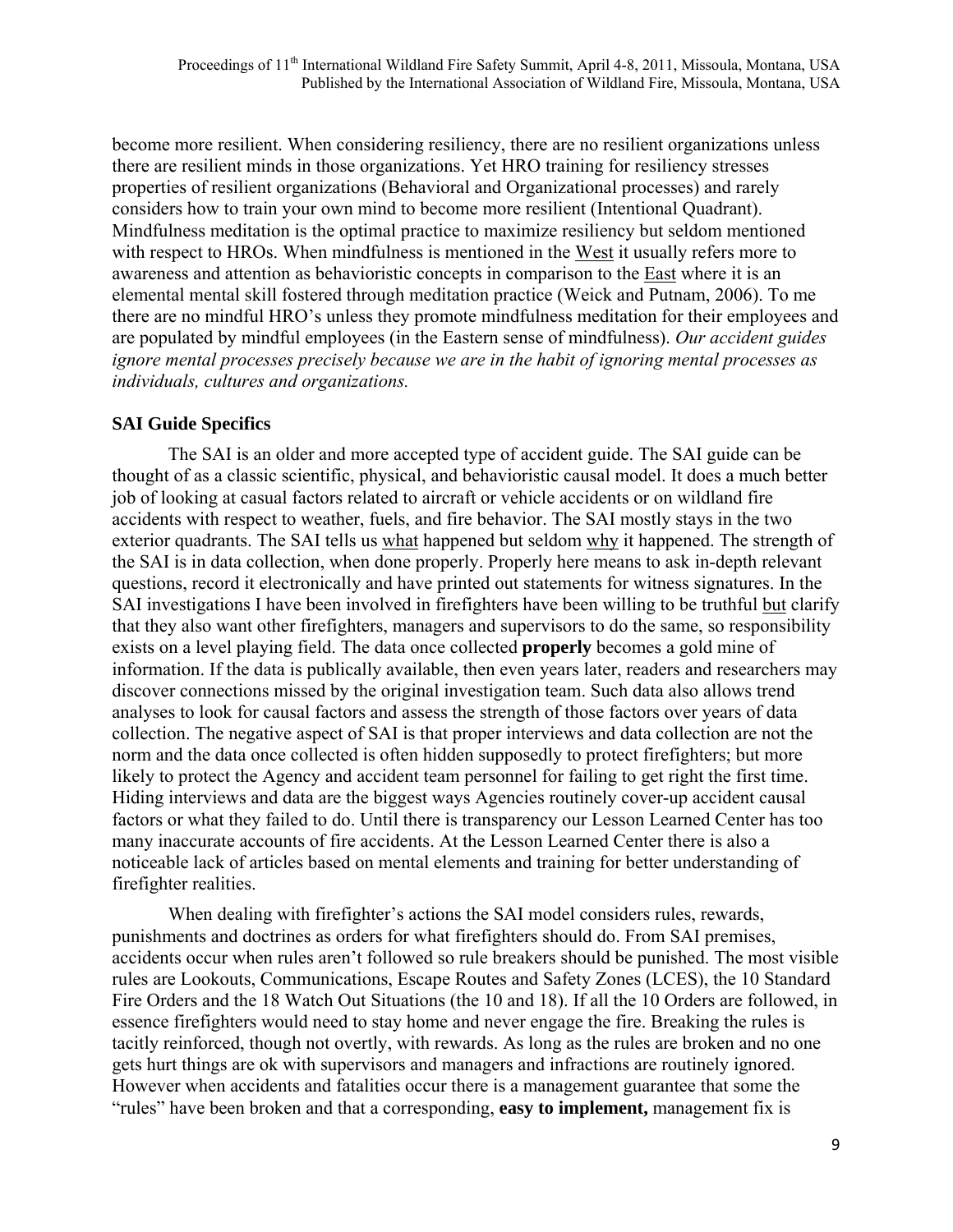always available: "**Just follow all the rules**" and all will be fine again. Typically the SAI blames individuals for the root causes of the accidents and in particular individuals closest to the accident and typically does not explore why involved people did what they did. There are no SAI guidelines for understanding how to explore mental causality so it is trivialized or ignored and as if it never existed.

 This SAI process begs a deeper look at the unstated implications. Behaviorism suggests that management driven rules, regulations, rewards and punishment can fully control firefighter and employee behavior. If this is indeed the case, then involved individuals should never logically be held accountable. If firefighters erred in what they did, then managers and their rules are the causes of those mistakes. *The central issue here is the locus of control for individual behavior.* If it is external and mechanistic then managers and others who set the rules are fully responsible. We can't really hold managers responsible either since their cultures and another set of rules should be controlling them in this mechanistic accounting system. However, if the locus of control is even partly internal, then the SAI guide and management premises that rules can fully control behavior are out of touch with reality. People can only be held responsible when they can reasonably control their own behavior at the time of the accident. And if this is the case, then we must next ask what sort of training fosters such personal control and if management and organizations are accountable to teach it? If you need a non-fire example, look no further than the huge casualty losses in our military for warfighters returning from Iraq and Afghanistan with mental problems. Meditation means both mind training and mind protection, something lost to those who perennially claim to be managers of people.

 Unfortunately the SAI seldom goes into any depth into the subjective quadrants to encourage individuals and crews to look deeper either into their minds or cultures for new methods of improvement. Since the SAI as written does not fully deal with human reality it should be abandoned for burnovers and reserved just for aircraft and vehicles accidents. There is constant interaction between rules and mental efforts to manage those rules and still get the work done. Due to limited mental processing people cannot follow all the rules all the time and mostly act on autopilot. You can't even hold you mind on a single object for more than a few seconds so how can we intentionally follow all those rules? We will continue to have rules but must also understand how our minds interact with those rules. Is the APA a better guide?

#### **The APA guide**

Next consider the newer, 2010 version of the APA guide, presumably for use in less serious accidents with national level of interest. The APA limits the causal factors to considering cultural and organizational elements and thus cannot reach full validation concerning the entire range of accident causes. Like the SAI it is limited primarily to two of the quadrants. Thus we can never quite trust the stories that an APA spins out of limited analyses. The APA guide is full of quotes apparently to convince users it is worthy of use. The APA process is part truth for what it advocates and partly misleading for leaving out the intentional quadrant. The strength of the APA is that it does makes a stronger effort than the SAI to look at the Cultural and Organizational quadrants while tacitly accepting the Behavioral quadrant so credited with exploring three of the four quadrants. A latent flaw pointed out but still ignored by the APA is that it never specifically recommends bringing in a sociologist or organization specialist to aid in exploring more complex accidents. This is surprising because the APA guide states "*For*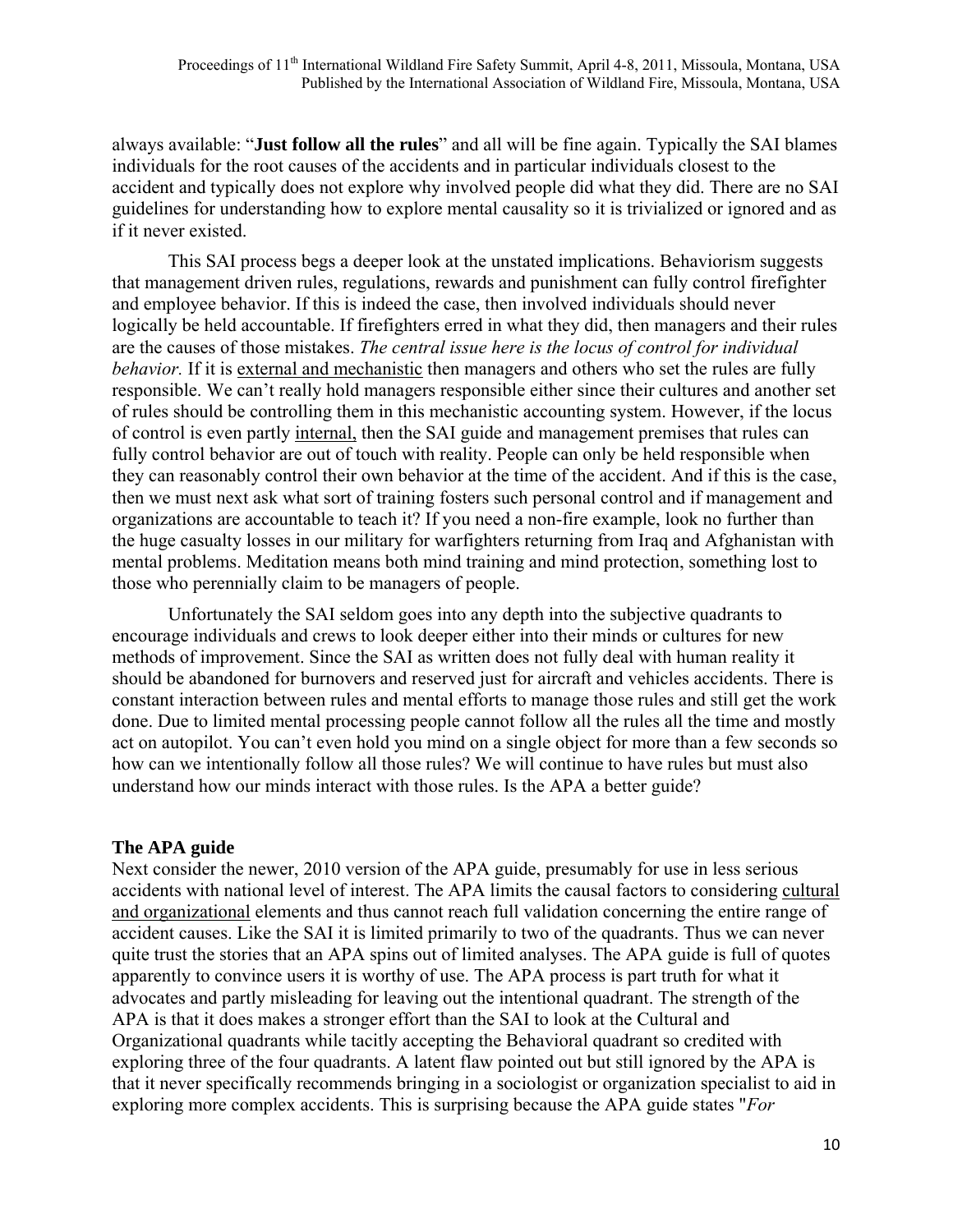*example, a ―human factors specialist*ǁ *can be enormously valuable to illuminate human factors, as well as the cultural and social influences extant before and during the accident.*" When the APA team has a sociologist or "taboo" psychologist onboard, their written results will appear in a Human Factors Appendix yet these specialists and their Human Factors Report are not mentioned anywhere in the APA guide. So we have to question if the APA seriously explores cultural and organizational causes as stated. It is interesting that many readers of past APA accident reports based on a 4QA Human Factors analysis, written by me, have commented the HF section should be the primary focus of the report, rather than the section currently written up as the official "Story." The APA cites Karl Weick as someone who loves a good Story yet does not cite his caution that "what you look for is what you get." At what cost are we losing a better 4QA Story?

 Unlike the SAI, the APA advocates less factual data collection. When we recall an event our recollections are always partial versions of the truth. What we recall always lacks the original causes and conditions of the events that arose and fell away at the time of the accident. APA Team interviewers can conduct interviews and either write down or trust their own memory for recalling the firefighter's words. Whereas the SAI may have an actual recording of the witness testimonies, the APA initially produces only a partial written version of the partial witness testimonies. Later even those team notes may be destroyed. Both the SAI and APA allow the witnesses a chance to correct what has been recorded in the accident testimonies or story, respectively. When we read a partially true APA story we are a long way from the actual causal elements. We have if you will…partial firefighter memories, partially recorded by team member notes or memories, which are partially used to spin an APA story. When we read the APA story it is a part, of a part, of a part, of the original Truth. I personally recommend recording all witness testimonies unless witnesses refuse to be recorded. In that case there should be multiple interviewers writing down what is said and those notes should be typed and preserved. Telling a version of the Truth using the more colorful adjectives found in stories makes duller facts come to life. The APA story approach is a plus if it can stay close to a True Story.

 A real issue is whether firefighters will be punished in some way. Not even the APA can guarantee that no punishments will ensue. Firefighters have overwhelmingly told me they will be honest and take blame and criticism for their actions if managers and supervisors do the same. For all these stakeholders the climate should be to identify the causes and conditions and how to promote improvements in all four quadrants. The entire fire culture and the larger culture we live in are full of blame, judgment, criticism, etc. and *Just Culture* rhetoric will not change that. We blame each other out of ongoing habitual, unconscious mental processes yet fail to note similar mental processes led firefighters astray on the fireline. The key for changing blame cultures is refraining from negative behaviors both administratively and personally by reacting less to thinking and talking about blame when it arises. Rather in your mind note that "blame has arisen" then shift to exploring deeper levels of understanding the event. This necessitates exploring your own mental processes in the Intentional Quadrant, which is missing in the APA guide.

 The APA limits investigators to considering *objectively observable* behaviors. As a behavioristic model the APA can realistically only recommend solutions that remove, change or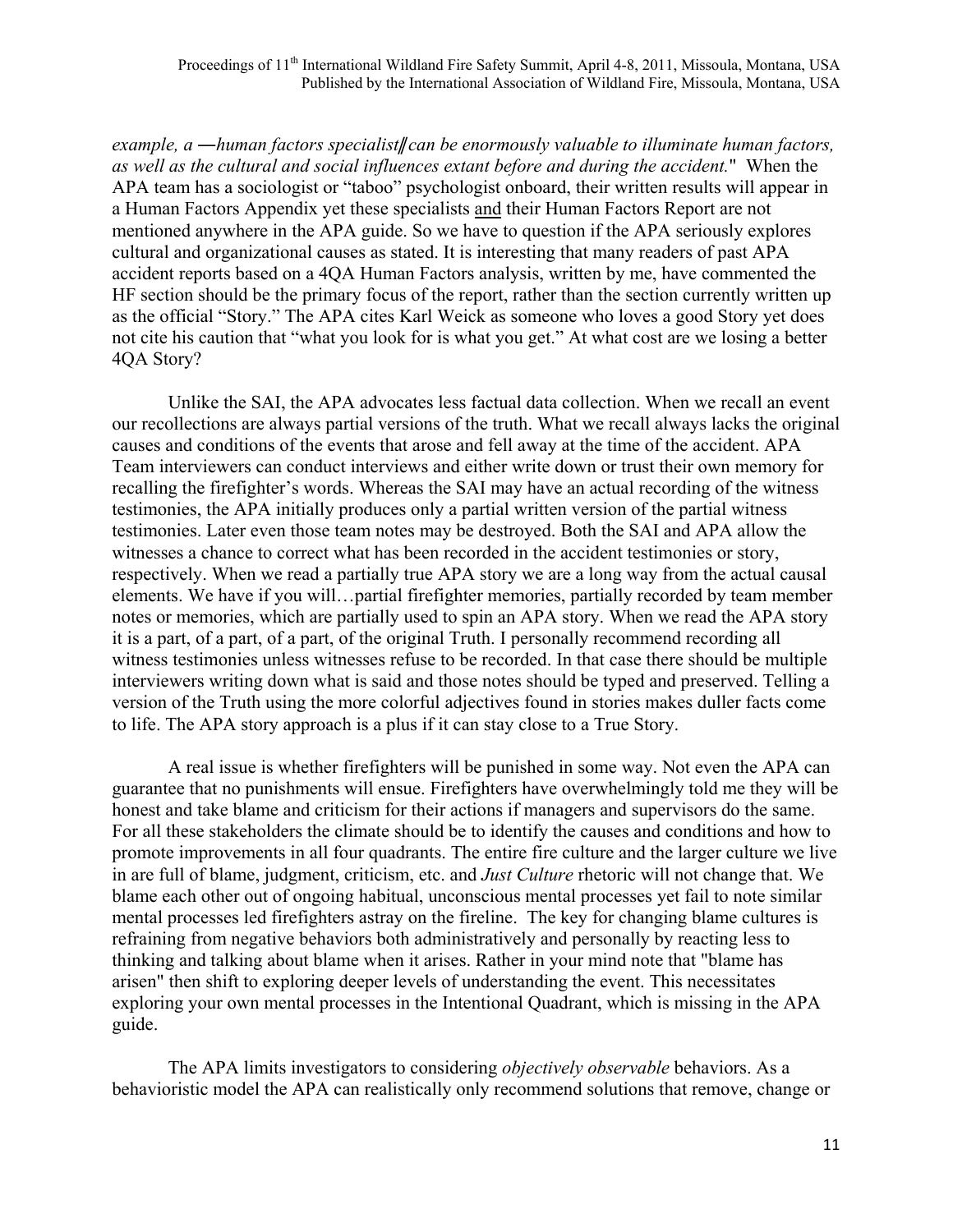create new rules, regulations, rewards and punishments such as the 10 and 18 i.e. typical external behavioristic methods of control. What the APA model specifically excludes is latent mental causes of accidents, which are almost always the predominant causes of burnover and fireline accidents if not all accidents. That exclusion means there will be no recommendations for improving firefighter minds.

 The APA is "mindless" in that it assumes the accident causes are generally not connected to mental intentions, mental observations and mentally planned actions of the involved firefighters but rather due to what the agency or culture… "made" the person do though rules, etc. The authors of the APA argue that if we consider mental errors that this locks us into blaming the firefighters for the accident, just like the SAI, and runs counter to their adoption of the principals of a "Just Culture" where no one should be blamed for causing the accident. This, in turn, suggests no one is responsible for what they do and that firefighters are mindlessly irresponsible for their actions. The APA doesn't formally state the preceding but implies it in its tenets.

 Thus, the APA needs to refocus and look at all the human factor causes of accidents: intentional, cultural and organizational. Combining these three with the fourth behavioral area, completes a "mentally healthy" consideration of the possible causal factors. Realistically, we live in a blame culture and even if an APA report doesn't blame specific people, our natural mental tendencies will be to blame them anyway. Just Cultures are somewhat fictitious in that they rarely exist other than as ideals. Day in and day out we are constantly blaming and judging. It is **just** a natural, human mind process to do so. All errors and mistakes are ultimately human and ultimately fabrications as well. Note that we rarely refer to "happy accidents" as due to positive errors because we wish to claim intentional credit for positive outcomes. And we claim to be collectively and individually responsible for earning those positive outcomes. It is people as individuals in cultures and organizations who make the rules which result in errors, mistakes and accidents. So blame is acceptable when the APA targets cultures and organizations conveniently "forgetting" they are peopled by individuals. Positive and negative outcomes are stories spun out of the same mental yarn; it is our judgments that split them apart and suggest when and where to deposit blame.

 Although the APA does not embrace the intentional quadrant it does try to bring it in a back door. The APA tell us that "*In effect, an APA's ―causal factors are organizational, cultural, and individual human performance-shaping conditions—not causes—that obscure risks, normalize deviations from intentional risk management, encourage at-risk behaviors, or enable simple and inevitable human mistakes to trigger an unintended outcome."* Most readers will note that "human mistakes" as accident triggers sure sound and function like human errors. Unfortunately ignoring errors won't make them go away. There are many factors in operation that produce human error but that **human error most certainly does cause accidents**. Errors are both consequences and causes: a virtual endless chain. They are two perspectives of the same event. Mental errors are based on ignorance of how our minds work. We are continually making mental errors, and those errors are part of the natural consequence of having human minds. Mental errors based on ignorance cloud our minds to keep the error process going. We mostly notice our errors in higher risk environments but they are always with us just the same. Looking for the source of the errors only in the workplace or organization is pure folly. We always have the option to mentally override both cultural and organizational rules and pressures. We must first attach to those rules or they can have no influence on our minds or our subsequent actions.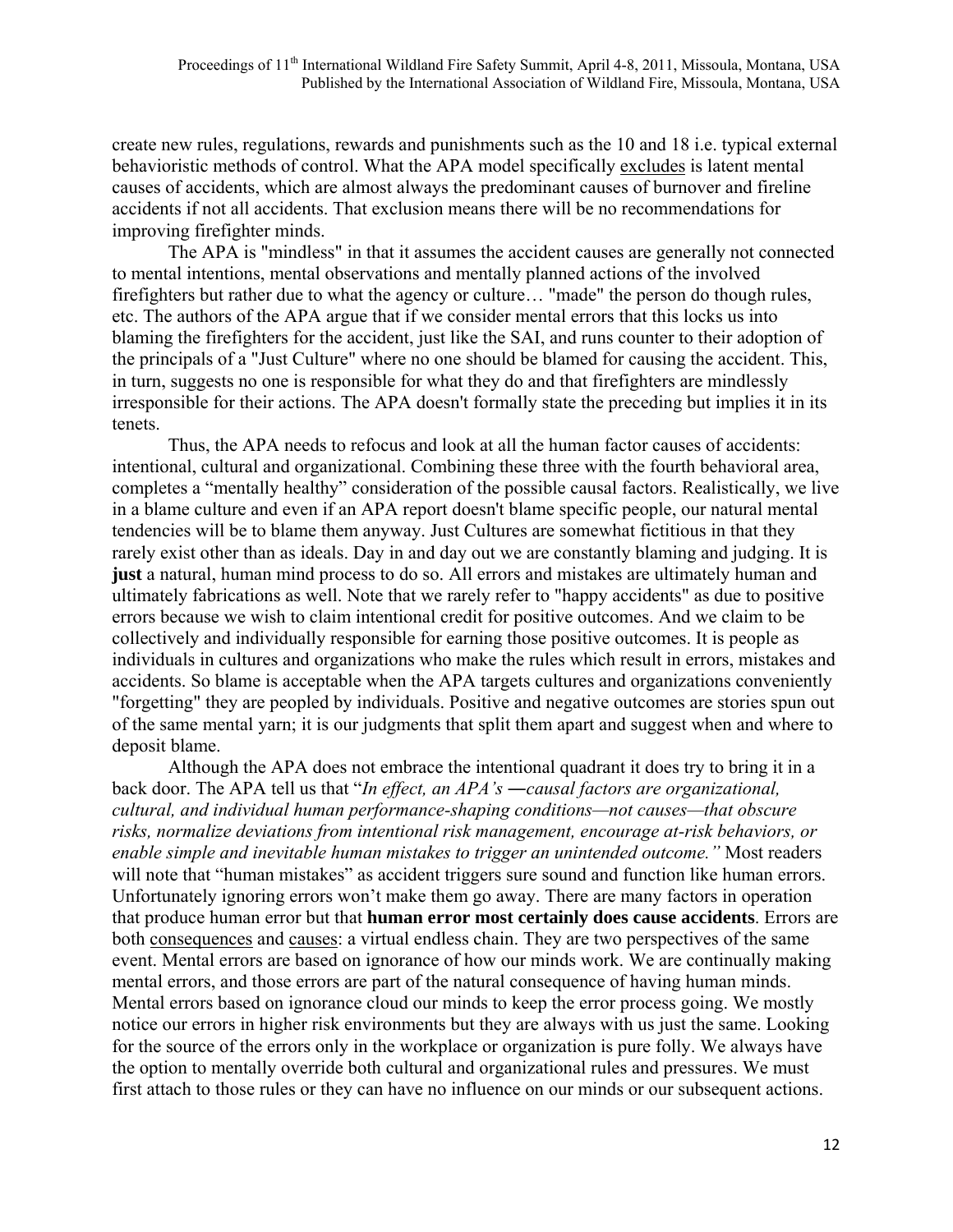With mindfulness training we can learn the skill of non-attachment, stress reduction and to be mindful in our present environments. Thus reduction of mental errors is a learnable skill.

 Many APA statements are classic scientific, behavioristic misconceptions based upon extending principals of one quadrant into a different quadrant, namely the objective into the subjective quadrants. The primary context in which errors occur is the very context of the mind in and of itself, without reference to the world. Reason, Dekker and the APA authors simply have yet to meet and observe their own minds as they are operating moment to moment. And failing to better know your own mind sadly means you can't truly see that the minds the involved persons in an accident are the main causal source for those accidents. Furthermore this is not to blame such persons, since they too do what they do out of ignorance as to how their minds work. Ignorance is almost always a prime cause and condition for most of our actions, though largely unconscious. Mindfulness makes normally unconscious mental processes observable and then begins to nullify the negative processes that cloud our minds.

 A hospital type environment is significantly less hostile and life threatening to its employees and more controllable organizationally; thus many errors, such as failures to wash your hands, are easier to correct by an APA style of guide so it is no surprise that the APA has historical roots as a medical model. What firefighters need is a model that detects where and how the errors occur and what they can do to improve their own minds to keep up with their dynamic high stress jobs in much higher risk environments.

 The APA states that the emphasis of their analysis "does not focus on where employees ―made mistakes, nor does it attempt to identify what *should* have been done. Rather, its significance is to illuminate *why* employees actions seemed reasonable at the time." In truth the APA makes no real effort to "illuminate *why* employees actions seemed reasonable at the time" because the only possible way to do so is to enter the psychological, Intentional Quadrant. Hence the APA fails to do more than record what firefighters **report about their personal reality and says nothing as to how people perceive reality in the first place nor how to enhance those perceptions to minimize future accidents**. This in turn suggests that the APA deliberately ignores human error so the involved cultures and organizations can also ignore human error and absolve themselves from collective responsibility to take actions to minimize the 50 percent of accidents occurring due to individual based human error. Ignoring 50 percent of accident causes means firefighter and employee safety will never be number one as "mindlessly" claimed.

### **SAI and APA guides**

Collectively, the SAI and the APA guides fail to give true accountings of all the discoverable relevant causes, conditions, etc. of accidents. The APA considers one more quadrant than the SAI but it still misses fifty percent of the causes and conditions compared to the thirty percent missed for the SAI. Both effectively fail to account for how firefighter's minds affect what they do on or off the fireline or what can be done to make firefighter minds more aware, make better decisions and choose better actions. Since both the SAI and APA look almost exclusively at firefighter behaviors, rules and regulations etc. and physical conditions they will both implement their findings through adding, eliminating or changing cultural rewards, punishments, rules and regulations. If you encourage investigators to consider mental causes of accidents then the relevant recommendations for improving firefighter minds would be to promote skills like concentration and eastern mindfulness through meditation practices. With better mental skills, significantly fewer rule are necessary. Such skills are suggested in the key finding from an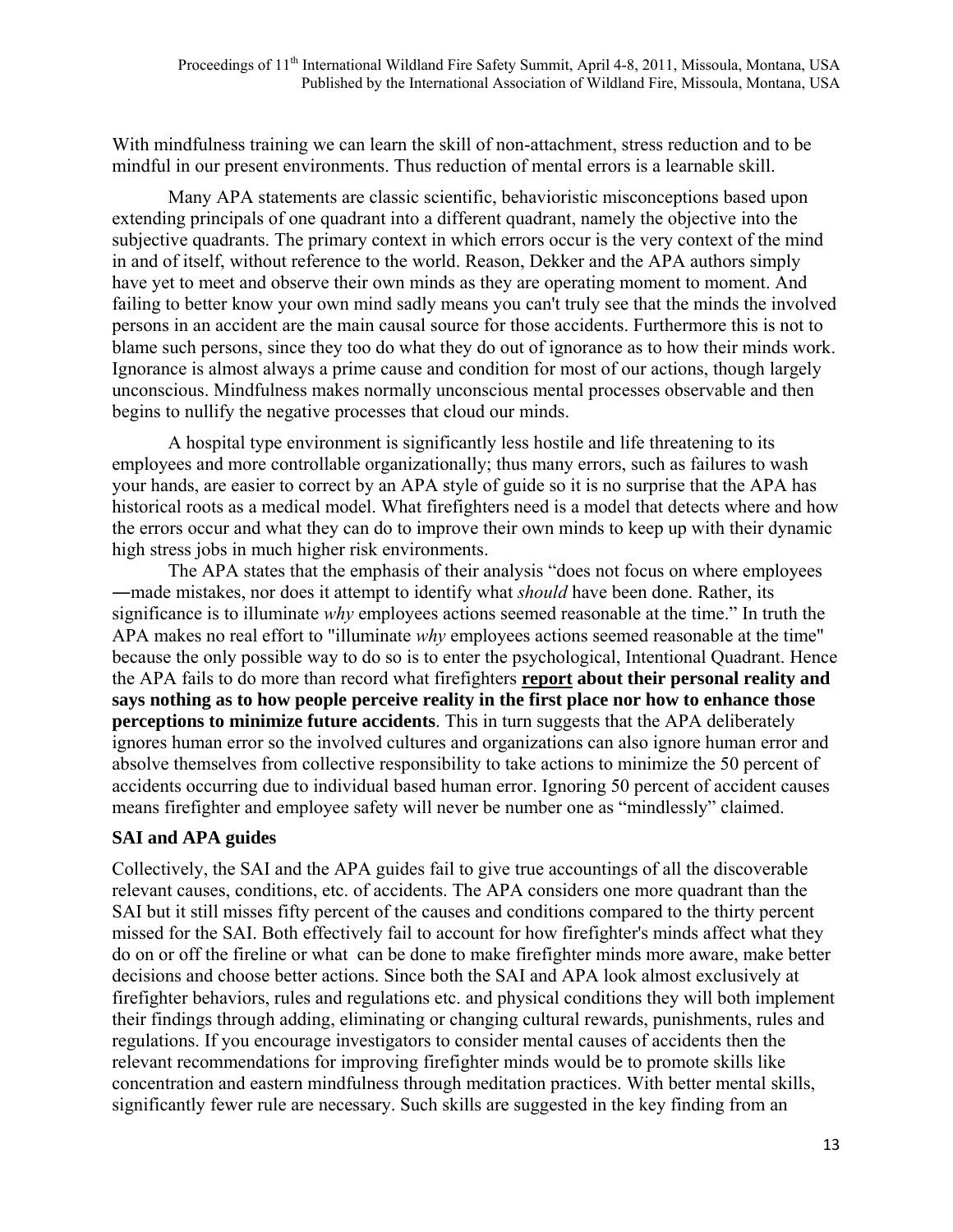analysis of wildfire safety after the South Canyon Fire: "The ability to make decisions under stress represents what may be the single most important skill needed to improve firefighter safety. It is arguably the most important human factors change needed in the organizational culture" (TriData Report, 1998, p 5-50). Accident guides that do not promote looking at mental errors and considering mental recommendations are simply out of touch with wildland firefighter's work conditions and their collective reality.

### **4QA guide**

 Simply put both SAI and APA guides ignore the reality that *mental events are the most potent latent causes* for most human events including accidents. We are in this predicament, due in part, to Western psychology losing its historical focus on mental events and focusing almost exclusively on outward behaviors; (losing its mind, perhaps)? Currently Western psychology also focuses on rewards, punishments, and sadly drugs to control patient behavior. Once we ask the question: "Are accident causes latent in the mind?" i.e. due in part to mental errors, that we become willing to explore mental intentions, perceptions and conditions as casual factors. If we have minds and use them to guide our actions then mental causes exist and we should focus on what relevant skills are needed to improve our minds. How can we then improve our minds?

 The answer is meditation with special emphasis on mindfulness due to its characteristic of enhancing awareness of where we are at, moment by moment, and mindfulness's other main characteristic of neutralizing habitual latent mental elements that cloud our minds. Additionally meditation protects our minds from becoming overcome by stress that is present on the fireline and other high risk activities such as combat. Meditation has a proven track record at least 3000 years old. In understanding this, wiser leaders and managers can foster mindful organizations by offering **mindfulness training** to individuals in those organizations. Blaming naturally recedes and personal responsibility increases at all levels through learning, practicing and promoting meditation in ourselves, our cultures and our organizations. The immune system enhancement plus brian changes in the positive emotion and decision making part of the brain is well documented. Mindfulness is the catalyst needed to best use all our other knowledge and training to keeping us maximally resilient to change and open to new insights. A note of cautions is in order. In the West use of the term mindful organizations is characteristically behavioral in nature. Generally it refers to techniques to foster better attention and discrimination. In the East mindfulness is a mental skill acquired through meditation; thus a mindful organization would be one that teaches and fosters mindfulness meditation for its employees. Consider Matthew Flickstein's (2010) brief summary of eastern mindfulness:

"There are three elements necessary for Mindfulness

- 1. Bare Attention
- 2. Concentration
- 3. Clear Comprehension
- 1. "Bare Attention" is bare of:
	- a. Judgment
	- b. Decision
	- c. Commentary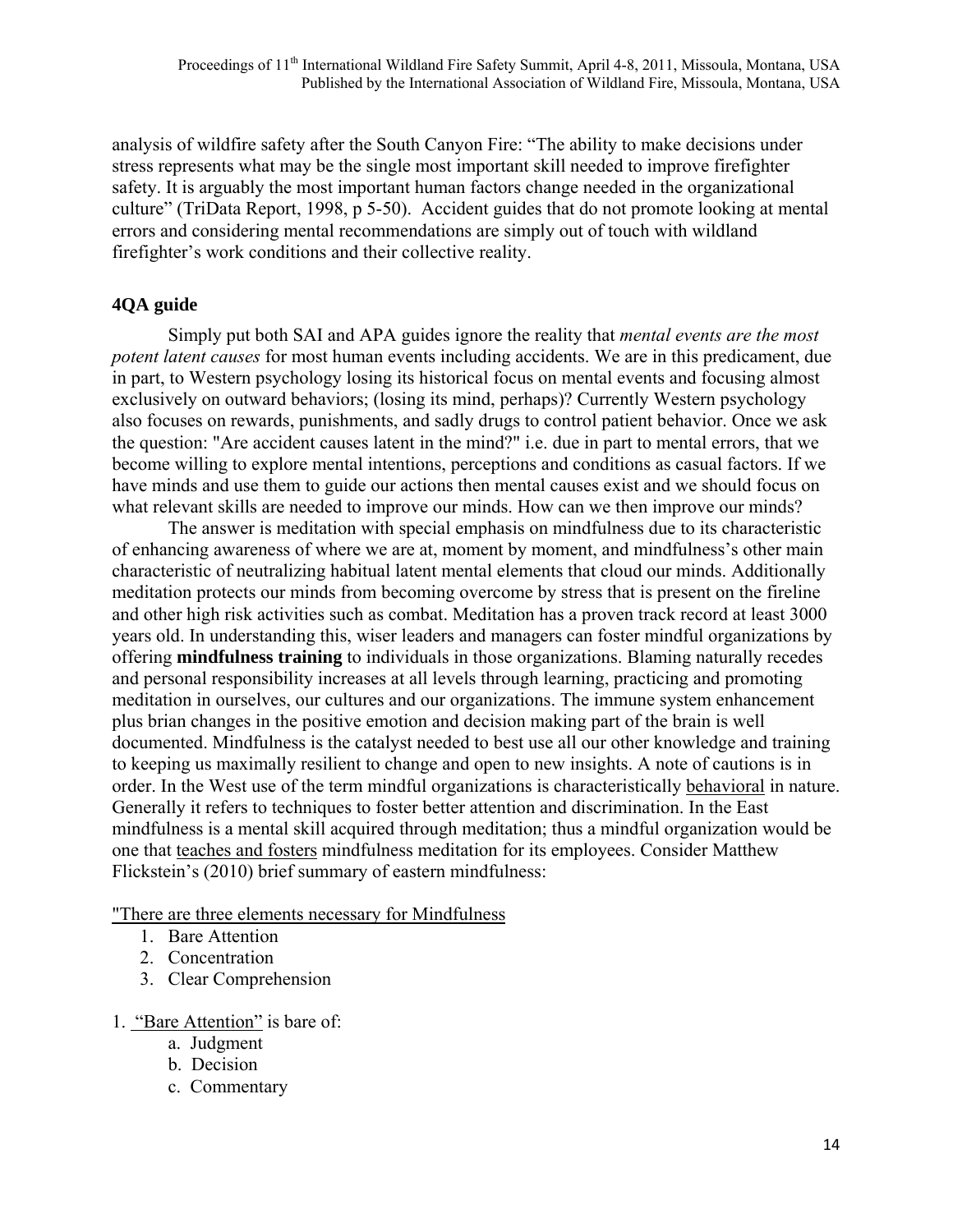2. Concentration does not refer to one-pointed concentration which is exclusive of all other objects; here it refers to momentary concentration that sticks to each successive object in the present moment.

3. Clear Comprehension means being aware in the present moment of the three characteristics of existence:

- a. Impermanence; everything is constantly changing
- b. Unsatisfactoriness; nothing lasts

 c. Selflessness; not driven or determined by a lasting Self. Each self lasts no longer than momentary object contact so there is no unchanging or permanent self to cause the next moment.

 When investigators have training in mindfulness meditation and apply mindfulness and the 4QA guide to their analysis then mindful investigations are possible.

 Consider the dog and lion parable for learning the Truth (adapted for this paper). SAI and APA investigators are asked to act like dogs while 4QA investigators are asked to act like lions. When you throw a stick at a dog, it chases the stick. When you throw a stick at a lion, it chases the person who threw the stick. SAIs and APAs chase rules, the 4QA chases the Truth: how behavioral, cultural, organizational and intentional elements come into existence in the first place, how they interact and how to improve people's actions by a four quadrant driven analyses. In summary, True Knowledge of accidents and True Stories are dependent upon exploring all four quadrants to best understand the underlying events. Considering mental errors as causal elements in accidents prompts us to recommend mind training to reduce that class of errors. Such training is not considered in the current versions of the SAI and APA.

### **Historical accident investigations with questionable reporting**

The following historical accidents are based on my personal experience and involvement, which will help demonstrate the need for better guides, stories and oversight of the entire accident investigation process.

### *Mann Gulch 1949*

 I began my firefighting career in 1963 and worked three seasons on district fire crews. I was first introduced to the Mann Gulch Fire in which 13 firefighters died, while training as a Smokejumper in Missoula in 1966. As a new recruit who had never been on a really dangerous fire Mann Gulch was more a story than a crucial fire lesson. One needs more fire experience to truly know the deeper meaning of such tragedies and how to profit as a firefighter from the telling of the story. In 1992 Norman Maclean's "Young Men and Fire" provided the first detailed and widely read account of the Mann Gulch fire. Prior to Maclean's book I had seen "*Red Skies Over Montana*" several times. The movie was entertaining as long as you didn't let the fake fire scenes bother you. By the time I read Maclean's book in 1995 I had become highly skilled at analyzing firefighter actions when confronted with burnovers and by then was the Forest Service leading expert for conducting the fatality site analysis part of the investigations.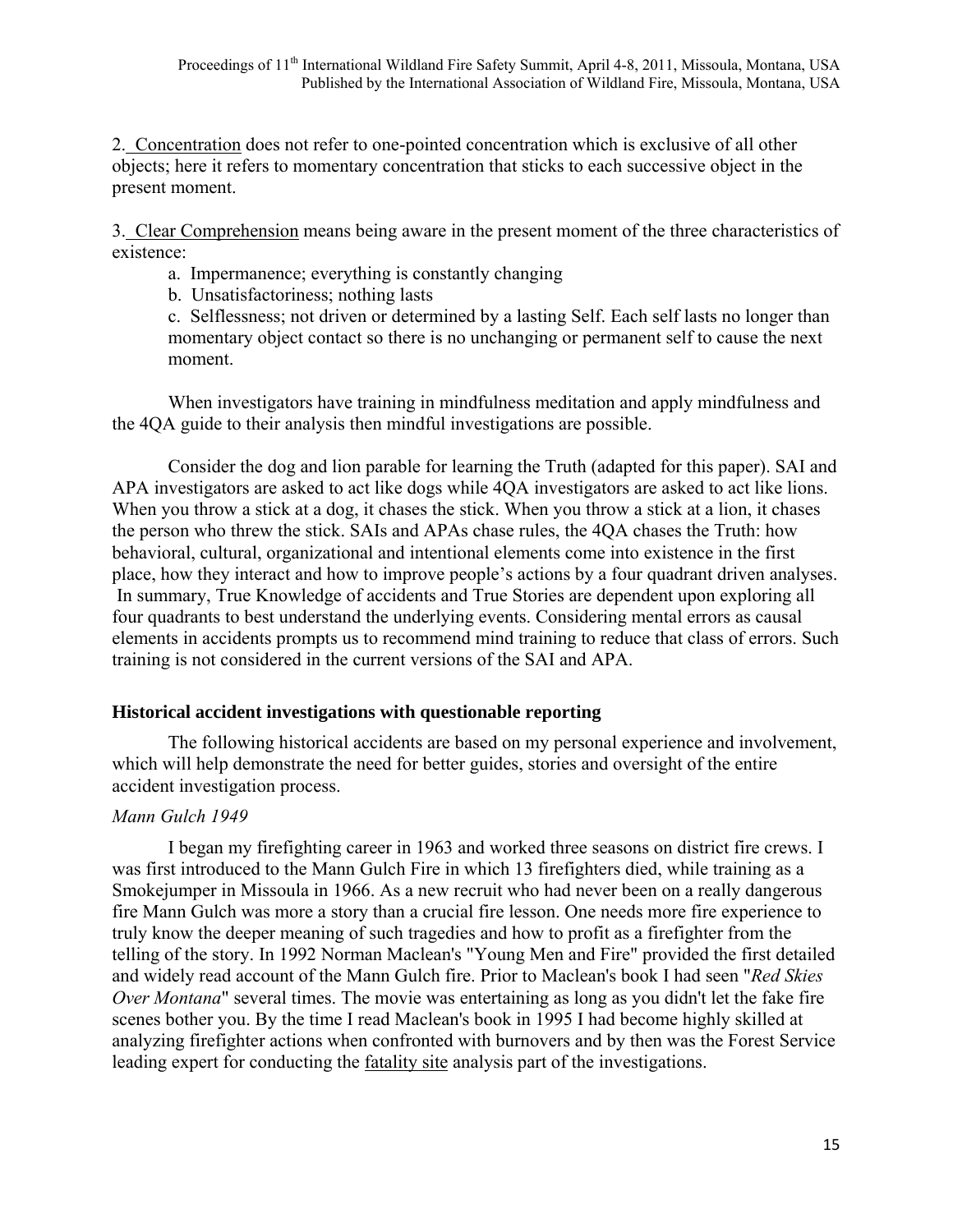My first entrapment investigation began with the Battlement Creek Fire in 1976. Years later as a member of the 1990 Dude Fire fatality investigation team I wrote a special report on the fatality site specifics resulting in the deaths of six firefighters. This skill was captured as a primary duty in my formal job description as of March 1994 and said *"Conducts complex and detailed analysis of firefighter entrapments to determine interactions of firefighter behavior, the equipment used, fire behavior, and the resulting injuries or fatalities. Specialist is the pioneer in advancing scientific knowledge in this area*." Thus I read Maclean's book after the South Canyon Fire from the viewpoint of a very skillful fire fatality specialist.

 In the reading of Maclean's book I was aware of many fire behavior points he made that were fictional elements as opposed to factual elements. For example saying people will be burned breathing in 140º F air when research shows people have breathed in air temperatures up to 450-500º F. This indicated that Maclean did not have the advice of a fire accident expert at the time of collecting the book materials who could skillfully interpret the relevant evidence or more importantly, notice the **lack of it**.

 Of more significance was my reaction to the book as a whole soon after finishing it. I began explore my psychological observation that District Ranger Jansson had a classic guilt complex based on Maclean's account of the ranger's life after the Mann Gulch fire. I next posed the question "What was the ranger guilty of?" Immediately my question was answered with a flash of insight that the ranger had set the fire that killed the thirteen firefighters. That insight burned deeply into my mind more than anything Maclean had written. Whereas Maclean's story lacked a ring of truth my insight had that ring to it. Part of what I saw in my mind's eye was someone looking up just after lighting a fire, seeing something uphill and immediately, frantically trying to put out the fire he had just started. When a small whirl of fire burned this man, he stopped trying to put it out and fled. From accounts of Mann Gulch the only person known to be at the bottom of Mann Gulch, about the time the "spot fire" ignited, was the district ranger as he himself testified. What is noteworthy is that only the district ranger was allowed to talk about the spot fires in the bottom of Mann Gulch. At the Board of Review hearing no one else was allowed to contradict or question the ranger's story.

 I also knew instantly why the ranger might have lit the fire that killed the firefighters because I had a near miss fire experience of my own, early in my career as a district firefighter. I was with a crew burning a large clearcut. The clearcut had roads contouring across it so we had started at the highest road igniting the fuels above it with propane burners. When we had worked down to a road about a quarter of the way below the top of the clearcut I heard someone yelling above the sounds of the propane torch I was using and the resulting fire above me. Looking up from igniting fuels and seeing another crew member waving franticly, screaming and then pointing downhill caused me to look downhill too. I saw a huge wall of flames coming uphill from below and beginning to surge towards my location. As I ran I began to wonder how any fire could have got below us. Later the district Fire Management Officer (FMO) told me the district ranger had lit the fire below our burnout crew. The FMO went on to explain that it was embedded in the District Ranger psyche, possibly from forestry school contacts, "that it is ok to do such acts in order to create a large scale fire on your district." As the "fire boss" you then get your name in the news and notoriety within the Forest Service; in short name recognition. With ranger name recognition, comes job upward mobility. Previously I had observed several times as a smokejumper, on fires with district personnel, that someone was tossing burning materials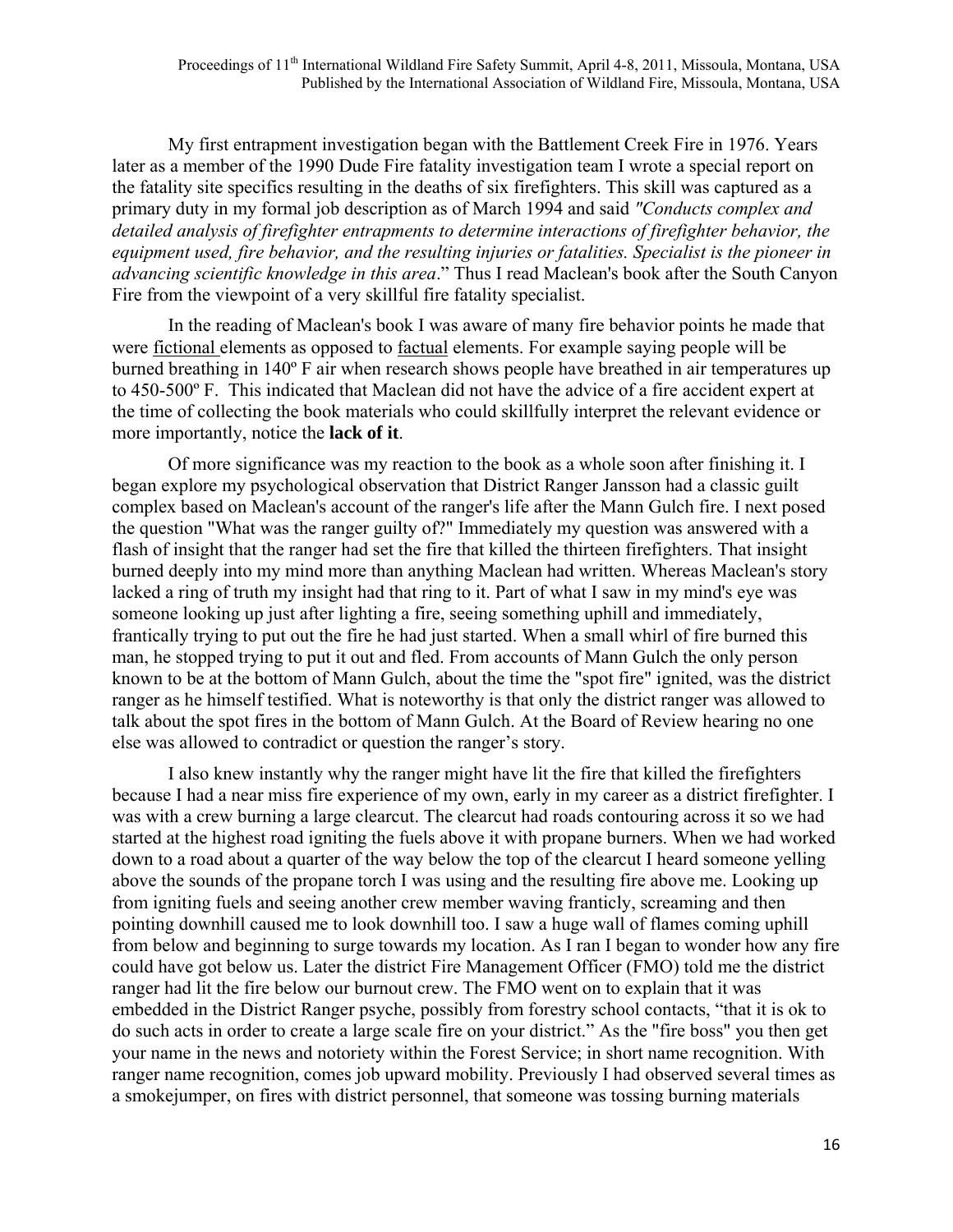outside our fireline soon after we had moved on to another part of the fire. At the time I reported this to my Jumper Foreman and he just smiled and said welcome to the darker side of wildland firefighting.

 At Mann Gulch the ranger had said embers from that main fire had traveled to the bottom of the gulch by winds flowing counter to the prevailing winds, counter winds that only he observed. He then saw spot fires and fire whirls and the fire in the bottom begin to spread. The ranger was burned by the fire in the bottom of the draw before he left Mann Gulch. In summary, there is time, location and possible intent to connect the ranger to the "spot fires" that killed the thirteen firefighters. Four of these spot fires are all in a row next to a trail which today would immediately suggest arson.

 Whereas the above suggests but doesn't prove the ranger lit the fire, I strongly feel the Board of Review Investigation was a cover-up from the start, especially in its failure to take a closer look at the nature of the "spot fires" and the rangers' behaviors. This was obvious to me when I read the report after reading *Young Men and Fire*. A careful, critical analysis of the *Board of Review: Mann Gulch Fire, Helena National Forest, August 5, 1949* shows that the ranger's testimony was taken first and all other testimony bended to match it. When other witness mentioned testifying what they saw in the lower part of Mann Gulch they were interrupted and ask to talk about something else. Much of the ranger's testimony talked about a string of highly improbable events occurring simultaneously to create the fire that subsequently ran uphill to burn over the firefighters. One event was embers traveling against prevailing winds and another was about fire pushing downhill to his location against the up canyon winds. The ranger talked about a crown fire burning uphill to where the men died yet photo evidence shows a grass fire, not a crown fire, caught the fleeing men. Extreme pressure was put on the three survivors to cooperate with the Agency's Storyline and Timeline. Later the ranger said he too had been pressured into a common timeline. The ranger refused to look any of the board of review members in the eye and gave his testimony sitting in a chair with his pack towards the board members. For most of us, lack of eye contact suggests a person is not telling us the truth. What caused the spot fires that killed the firefighters rests solely on the ranger's testimony. Most witness accounts of the fire behavior, wind direction, flame heights, etc. disagree with the ranger's testimony but was not seen as problematical by the Board of Review.

 A Fire Expert who wanted to observe the spot-fires' origins was forbidden to do so by the Team Leader, since it was not in the scope of the investigation. In the case of the Board of Review it is what they ignore and don't talk about that screams of a cover-up. Why would the Board of Review become involved in a cover-up? Just follow the money. If the ranger started the killing fire the Forest Service was libel as well as embarrassed should that Truth come out. There is evidence the ranger was also pressured to tell the story the way he told it. The only person on record to investigate the fire start in the bottom of Mann Gulch was Harry Gisborne, a local and nationally recognized fire behavior expert who worked at Rocky Mountain Research Station next door to the Missoula Smokejumper Base. Jansson was one of Gisborne's students at a University of Montana fire class. He and the ranger went back to Mann Gulch together to look for evidence of fire whirls and crowning that Jansson had reported. Gisborne had preexisting heart problems and died on the way out of Mann Gulch; so possibly the fourteenth fatality? Did Gisborne observe something that upset him enough to trigger a heart attack? Or did the only witness to his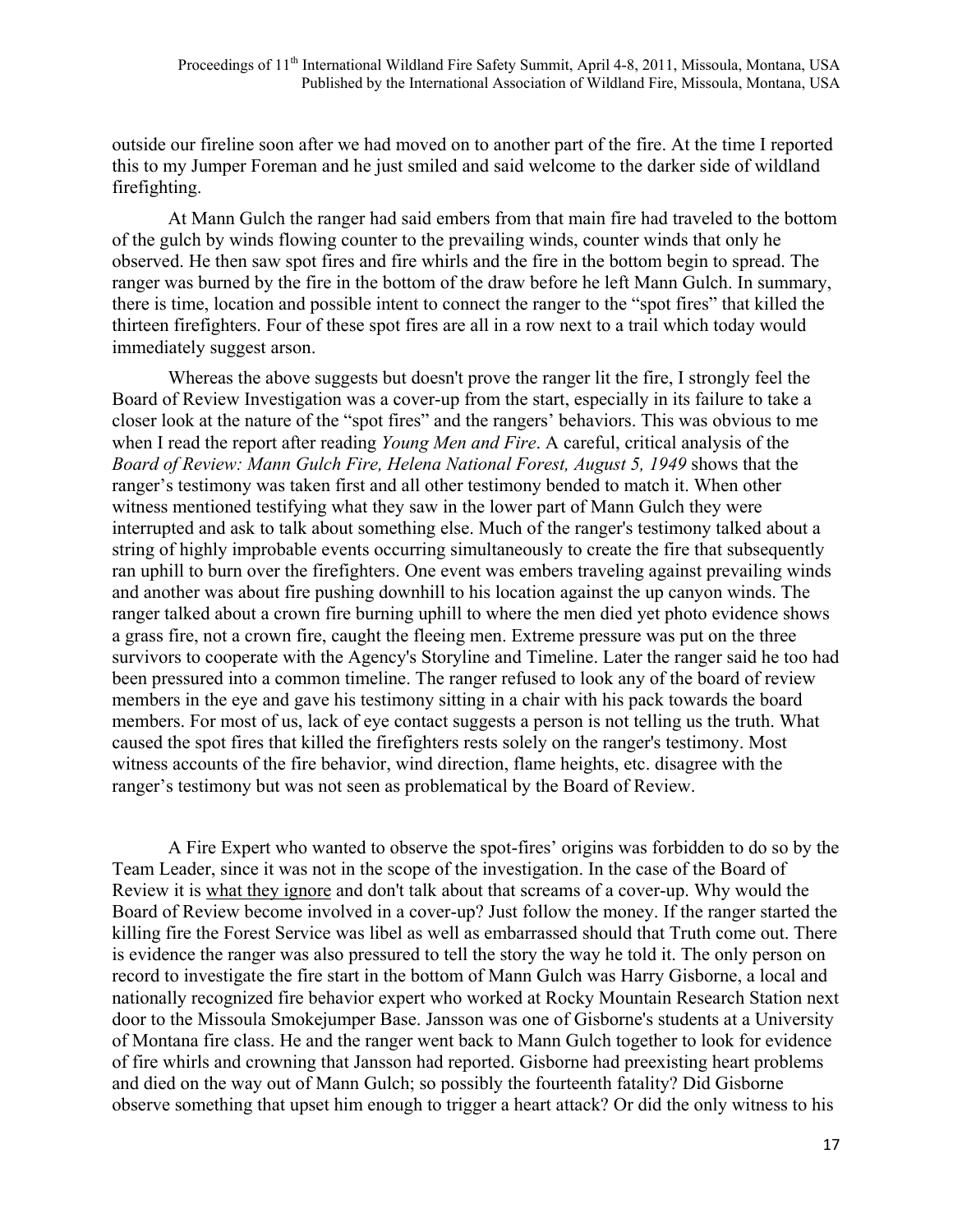death, the ranger, tell the Truth when he said Gisborne found evidence to support his own board of review testimony?

 Later, Wag Dodge, the supervisor of the men fleeing the blaze below, told a fellow smokejumper "We were burnt out from below". Dodge did not elaborate. Why not? It would be normal to add in the details. To stop short and clam up to a friend suggests that he opened a door for all hell to break loose and quickly slammed it shut before the mental flood-gates burst open. Was the ranger guilty as I have suggested and were Jansson and Dodge keeping explosive mental pressures just barely in check? By May 1951, Dodge learned he had Hodgkin's disease and died January 12 1955; Mann Gulch's 15<sup>th</sup>fatality? In 1964 Jansson contacted incurable kidney disease and died in 1964; Mann Gulch's  $16<sup>th</sup>$  fatality? My psychological instinct notes both deaths were likely stress induced and/or accelerated. Do we now have our fifteenth and sixteenth fatalities? I think so as I have observed similar tendencies with other fatal entrapments. It is far better to tell the whole truth up front because otherwise an axe is hanging over both Agency and firefighter heads for a long time. I have been told some firefighters they would have preferred the truth up front, even blame, so they can deal with the pain now, given a chance to let it go and get back to less stressful living. We do no one a favor by protecting them from public knowledge of their actions in accidents.

 This leads to another related mystery. How could Maclean miss something so obvious? Was Maclean deceived from the start? Maclean had no access to an expert for advice and was not familiar enough with wildland fires or investigations to see the obvious discrepancies. Did the Forest Service, in what help it gave to Maclean, deliberately lead him astray? Maclean did not finish his book before his death, though could have. Did he let it sit on the table until his death because he began to see a larger truth? Lots of questions and many of the answers are now known and other parts of this cover-up are still under investigation. From an accident analysis perspective the ranger lighting the spot fires is the least complicated explanation, thus the most likely one to be true. The highly improbable fire scenarios and elaborate cover-up efforts **make sense** if the ranger lit the killing fires.

 My summary points are that Mann Gulch was an elaborate cover-up from the start, did little to help future firefighters and mostly protected upper level managers and the Agency's images. I invite readers to go back and take a more thorough look at the available evidence and to realize, like I have, that the Mann Gulch investigation set the pattern for later fatality investigations, namely that it is ok to cover-up the truth and blame firefighters and fire behavior than mental errors, cultures, managers or organizations. If our accident investigations don't promote finding and telling the Truth then Lessons Learned, firefighter safety and High Reliability Organizations are just convenient buzz words; lullabies numbing us out rather than keeping us awake to underlying conditions and causal elements which best account for our collective firefighter realities.

#### *South Canyon fire 1994*

 On the South Canyon Fire July 6, 1994, fourteen firefighters were entrapped by a wildland fire near Glenwood Springs Colorado, not far from the 1976 Battlement Creek Fire. The entrapment investigation was conducted under an SAI type of procedures and protocols. True to such protocols the investigation mostly sought to determine what had happen and to blame those responsible. From the beginning there was more emphasis on speed to get the report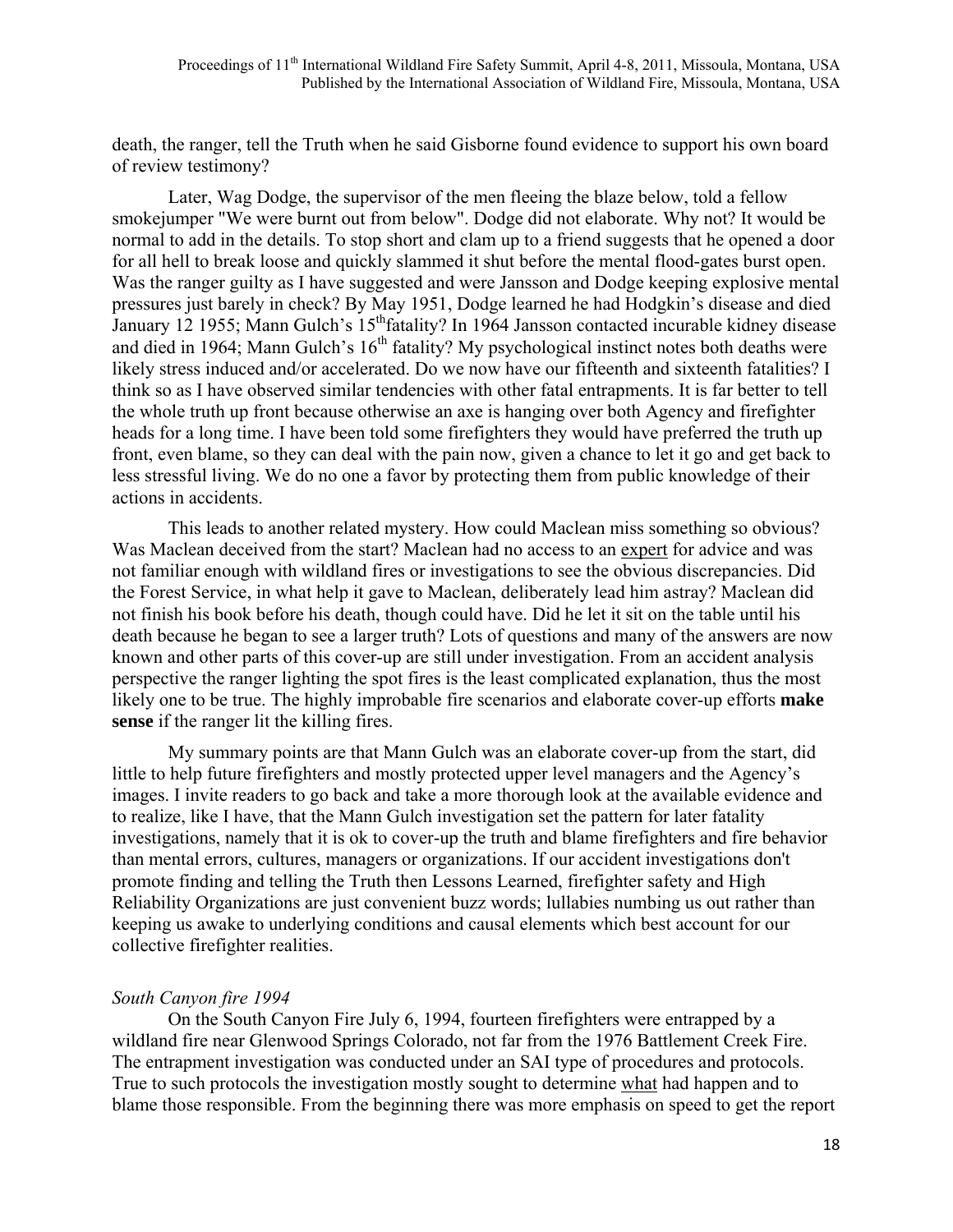out than on a quality factual report. Much was made about firefighters failing to follow the Ten Standard Fire Orders or to adequately use the Eighteen Watch Out Situations. As said earlier these accident elements follow behavioristic interpretations of accident causes. Early in the investigation someone on the team leaked information to the press that the firefighters had too much of a "Can Do" attitude. I pointed out the whole fire culture reinforces a Can Do attitude as a positive trait but it had already become a convenient way to blame the dead firefighters. As a team member I then felt that the leak was clearly designed to shift most of the blame downhill onto the firefighters and away from local BLM management miss-directions that preceded the fire ignition and continued throughout the fire suppression efforts well after the fourteen died. Months later the federal OSHA investigation brought some blame back to the Grand Junction District of BLM as did John Maclean in his **story** version of the South Canyon Fire: "Fire On the Mountain". Despite these and my own efforts to get the larger Truth out, several years after the South Canyon Fire most of the blame was still on the firefighters themselves. I was the only team member who did not sign the South Canyon report and was ordered to say why in a letter to the Chief of the Forest Service…my Chief. I said much in the report was incorrect, misleading and contradictory so should have been changed. However I said my biggest reason was that we had stopped at reporting **what** had occurred and said almost nothing about **why** it had happened. Our Agency heads were all too willing to let the investigation end without knowing other, more fundamental causes.

 Many causal factors for the deaths at South Canyon were never mentioned in the official report. This was not a direct reason why I did not sign the report. I did not sign the report mostly due to it being poorly written as stated above. Too many errors were present which would lead readers into false conclusions; likely by design to shift blame away from BLM managers onto the dead firefighters. I had marked up three pages that were more of what most people would consider "editorial" in nature. The causal factors being covered up were not part of refusing to sign the report because our team leaders told us that the report being printed for "public analysis" was the best we could do in the allotted 45 days. Team leaders assured other team members that the final report would include all the casual factors after we better understood them by continued analysis. Historically I do not know if this was an up-front lie or if the decision to axe the final report came later. Thus the South Canyon report has elements of deliberate cover-ups like Mann Gulch and elements of partial cover-ups, with the promise that another report is coming and "trust us to fix the problems later." No later team report was written. Had I known that no further report was going to come out then the primary reason for not signing the report would have been the failure to report all the prime causal factors for the fourteen deaths.

 I was ready to "go public" by telling what I knew to a willing press source. I was asked by a Deputy Chief to wait and give the Agencies a chance to improve. As part of waiting I insisted the Agencies support an in-depth look at the entire fire safety culture. This became the B-1 initiative and was later contracted to the TriData Corporation in 1995 and the results are now known as the *Wildland Firefighter Safety Awareness Study.* Because I had not signed the South Canyon report I was "blackballed" from attending most meetings for the rest of my career. The group putting the B-1 contract together would call me at night at home and ask for my opinions on how to write the contract. However they could not allow me to come to their location to help them write the work statement face to face. This contract team could not decide what the contract work statements should be so "lifted" them out of the recommendation section of a February 1995 article I had written on South Canyon. I received hundreds of positive emails from the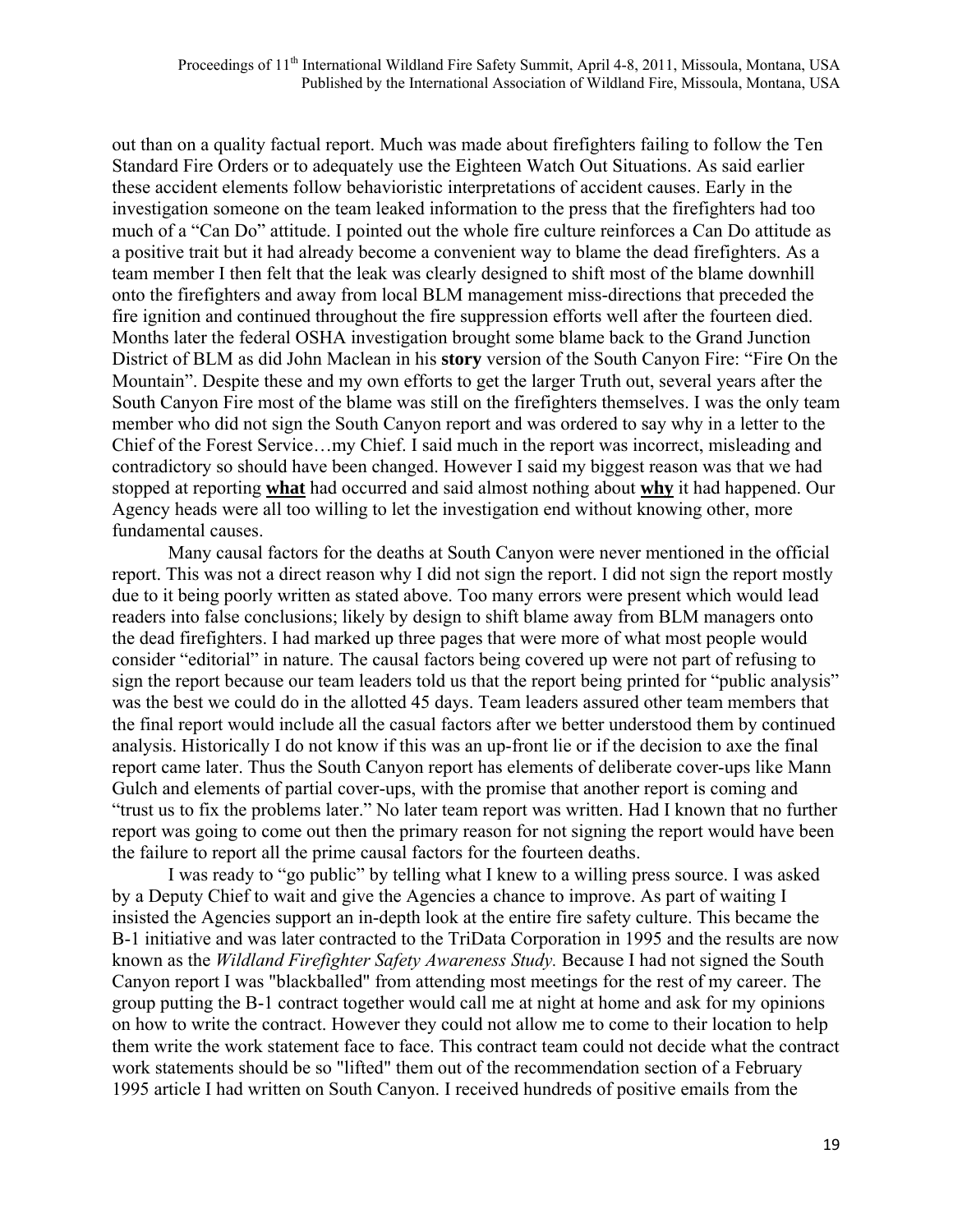article which introduced Human Factors to wildland firefighters. With such overwhelming positive feedback, in early 1995 I asked and received funding to sponsor a Human Factors Workshop in Missoula in June (see USDA Forest Service, 1995). Both studies have been instrumental in keeping HFs present in the collective consciousness of the wildland fire community. Later I asked fire experts at the Rocky Mountain Research Station in Missoula if they could provide clarity to the physical aspects of the fire that overran the firefighters. In a cooperative venture we produced the most accurate fire behavior or "What" account of South Canyon Fire to date (Butler et al, 1998). Most of these extra efforts arose because I did not sign the report but much has been lost by not telling a Truer Story of South Canyon from the beginning.

### *Alabaugh Canyon fire 2007*

 In 2007 I was asked to participate in the Alabaugh Canyon Fire accident investigation team. I was told that the accident was technically a SAI but that upper managers had agreed to conduct the investigation using the APA guide and protocols. I was very concerned about the team results being used to blame or punish the involved firefighters and was told that the APA we would use protected the firefighters from any punishment. I went so far as to say it was a condition of hire for my participation and was again assured that there would be no punishments administered. I learned I was hired to bring credibility to the APA process itself. This now seems absurd since I have suggested changes to the APA for years and my suggestions have been almost totally ignored. This failure to adopt reasonable changes to the APA was a major reason for writing this article.

 As a team we began the interview process by assuring those firefighters being interviewed that there would be no punitive actions taken and encouraged them to tell us the whole truth. The interviews were written up, modified by the witnesses as needed and then signed. It was only later as we were doing final editing of the report that I began to feel uneasy. I was aware of no team meetings where any of the team members suggested blaming the firefighters, who got injured, for their own injuries. But the hint is always there when anyone implies all firefighters must always follow the Ten Standard Fire Orders. Thus over ten times I tried to eliminate that threat by removal of the "Ten.". My concern was that even if our team did not apply blame to the injured firefighters that the report, as written, still implied blame it by mentioning the "Ten" were not strictly followed.

Specifically the report says on page 5 "This investigation was also conducted in the spirit of the "Foundational Doctrine" for fire suppression activities. A fundamental difference in how this investigation was conducted, from those of the past, is that the team looked at how the Ten Standard Fire Fighting Orders, Watch Out Situations, LCES, and Downhill Line Construction Checklist were complied with, not as absolute rules, but rather as principles that require sound assessment and reasonable decisions. Consequently, the team sought an understanding of not only what choices were taken, but why individuals made the decisions. The team looked at the actions of the incident command team and individual firefighters with the philosophy that:

"*employees are expected and empowered to be creative and decisive, to exercise initiative and accept responsibility, and to use their training, experience, and judgment in decision making to carry out the leader's intent"* (Foundational Doctrine, 2006). However, the Foundational Doctrine does not relieve leaders of accountability." We conducted the investigation under the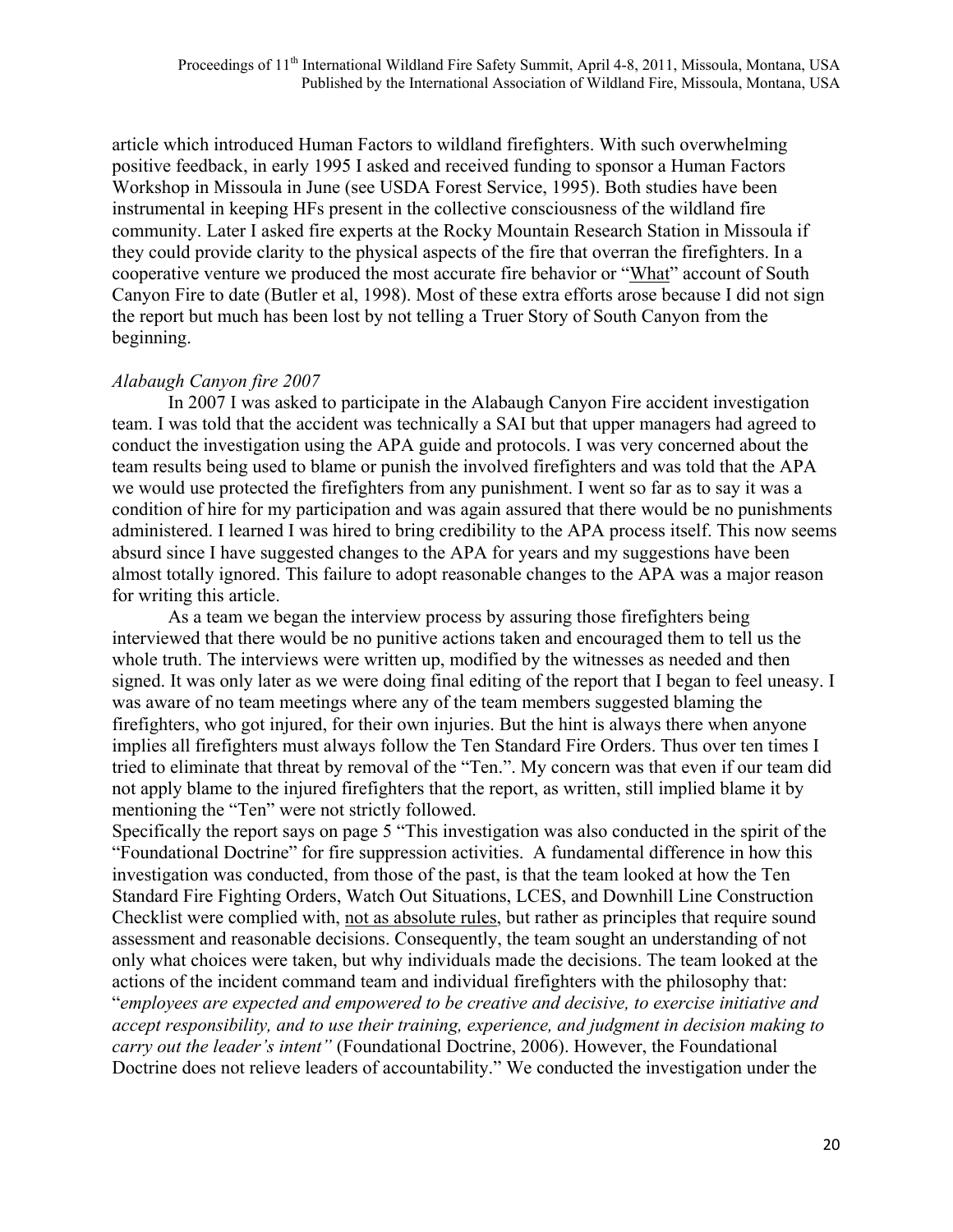guidance of the above paragraph, yet the last sentence is the un-doer of all that precedes it as it leaves the door wide open to judge, blame and punish.

When it became apparent that the "Ten" were going to remain in the report, I wrote and "we" used paragraphs like the following on page 6 to add perspective back into the report "The ability to assess and assimilate situational awareness and operational risks naturally degrades under extreme and chaotic conditions. The Operations Section Chief and the Division Supervisor are less likely to notice relevant information that may have altered their decisions and the subsequent events. Such conditions are also trigger points for considering disengagement from the fire. Consequently several of the LCES factors, standard firefighting orders and watch out situations were not followed, which led to the entrapment and shelter deployment." If you clearly understand the above paragraph and know from a psychological perspective that long term memory fails under stress, you also have a clearer understanding why cultural and organizational rules across the board also fail. They are rarely "mentally present" when all hell breaks loose. Yet they are then foolishly used to blame firefighters who performed their best under extreme conditions for not obeying all the rules, which are impossible to follow under the best of conditions.

 The APA suggests the firefighters must see the future consequences that their actions will cause harm and do them anyway with deliberate intent as a basis for punishment to occur. At no point did we find deliberate intent as a team. Yet after the report was finished the two firefighters who were injured and their fireline supervisor were punished. Not only was this subsequent punishment barbaric and unjustified but it also went against the entire intent of the approval to use the APA in lieu of the SAI process. Not to mention that it also condoned lying to those same firefighters who were assured that if they spoke openly about what had happened then no punishment would follow. Clearly I was hired under false conditions that the Forest Service contractually did not follow. A small moral and ethical inconvenience to the Agency compared to those at Mann Gulch and South Canyon yet still a shameless act.

 To a lesser degree this has led to my punishment as well. I was asked to join this team so my reputation to tell the truth would add credibility to the new APA guide. Since I told those firefighters they had no fear of punishment I have experienced the guilt and shame of unintentionally deceiving them. I have since met and apologized to two of the firefighters but there is really no way to undo what a mindless supervisor later did to them. We hear a lot about Just Cultures but should firefighters ever buy into more rhetoric that sounds good but never lives up to expectations since, after all, we still live in Unjust Cultures including our own Unjust Minds. Recall again that the punishments exist as part and parcel of our behavioristic analysis of fire cultures and organizations due to the behavioristic SAI and APA processes. We need clauses in the APA to allow punished firefighters a means for holding their punishers accountable. I have also been told my own reputation suffered due to this aspect of the investigation thus another reason to expose the lack of Justice fostered using both the SAI and APA.

 Earlier at the start of this paper I argued that supervisors are clearly just as guilty, if not guiltier, and should have been given even worse punishments. The Foundational Doctrine is flawed when says "*employees are expected and empowered to be creative and decisive, to exercise initiative and accept responsibility, and to use their training, experience, and judgment in decision making to carry out the leader's intent"* but does not defend those same employees when events turn sour. Neither does Foundational Doctrine provide the funding for those employees to get all the training needed to function at the level of firefighting they find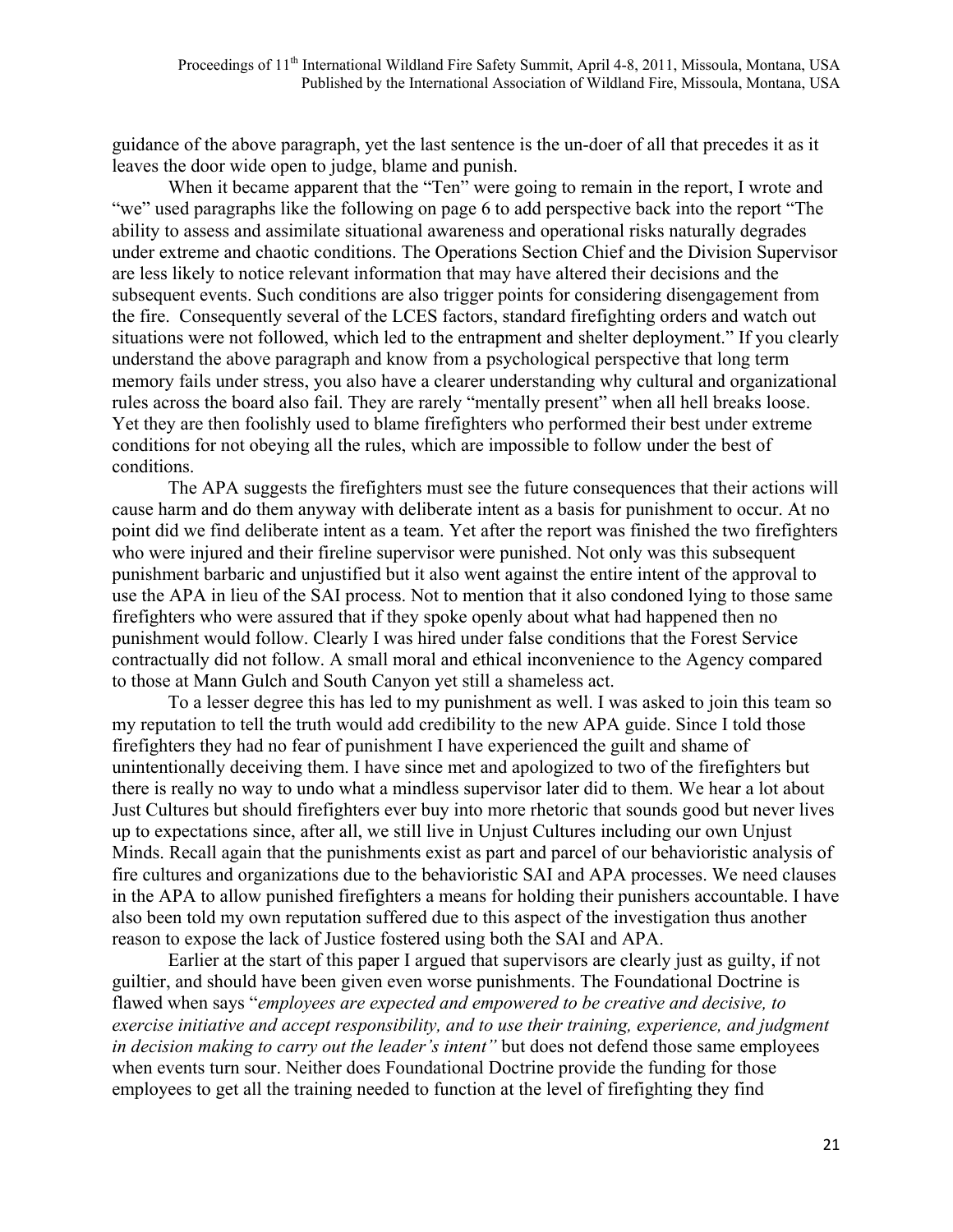themselves embedded in; and especially training to reduce the effects of mental stressors. We still blame the dead and injured and yes … blame still rolls downhill.

 To change for the better, the APA must enter into the Intentional Quadrant, and bring balance into fire accident investigations by using all four levels of analysis to improve firefighter safety. Without it APA Stories deteriorate towards telling Lies rather than reflecting the Truth. Real understanding of this inherent problem starts with yourself and changing yourself begins when you become a student of your own mind by actually observing your own **mental processes** (not content)…processes so near at hand, perhaps "near in mind," yet so far away in their actual observation.

### *Crandall Ranger Station tree felling accident 2010*

 Briefly, the Crandall Ranger Station Tree Felling Accident (USDA, 2010) began as a FLA process. After presenting the results to the Shoshone National Forest staff the general feeling was that the real causal factors were not completely known. The Shoshone National Forest has adopted the principals of HROs and thus more concerned than most agencies to look for the underlying causes to stay resilient as employees and as an organization. Since the report was short on **sensemaking** (Weick 1995) the FLA facilitator, Matt Gibson, recommended bringing in a HF psychologist to help make or bring more **sense** to understanding additional causal factors. This shifted the investigation towards an APA process and more specifically into exploring the Intentional Quadrant.

Consider the following excerpt from the Crandall Human Factors section I wrote:

*"The AFEO (Assistant Supervisory Operator, the injured tree faller) had agreed to meet with some of the team to return to the accident site. Concerned that the normal response is to become defensive amidst a group of investigators looking over his shoulders we opted to ask the AFEO to join our team. The AFEO was to be our felling expert and conduct an ASI (Accident Scene Investigation). As such we asked him not to focus on what happened but to just follow physical evidence and tell us in detail what he was observing and what the evidence meant.* 

*Initially the AFEO was hesitant to go directly to "the stump" as it was too traumatic. Showing some resilience, another team member (Gibson) suggested starting the process by analyzing the stump, butt end, and other downed logs associated with the tree cut by one of the A fallers. The AFEO warmed into this analysis and demonstrated a wealth of knowledge showing us he indeed did have the prerequisite skill to size up and mitigate related felling hazards. When quizzed, he also had some misunderstandings. When the SFEO (Supervisory Engine Operator) agreed with the AFEO we learned the mistake was common to both of them. (As the one most ignorant of the fine art of felling trees, I learned a lot about complexities involved).* 

*After a break the AFEO came back to the immediate area of the accident and soon began to look at the physical evidence and tell us what it meant. He took time to discuss the hazards and his reasons and expectations concerning mitigating them. Next he executed a detailed sequence of actions showing where he went, what he did there, and why he did it that way. One team member followed his actions of gunning the saw and was surprised to see that when sighted from below in the position the AFEO had been in, the sight line was near the base of the tree. The surprise*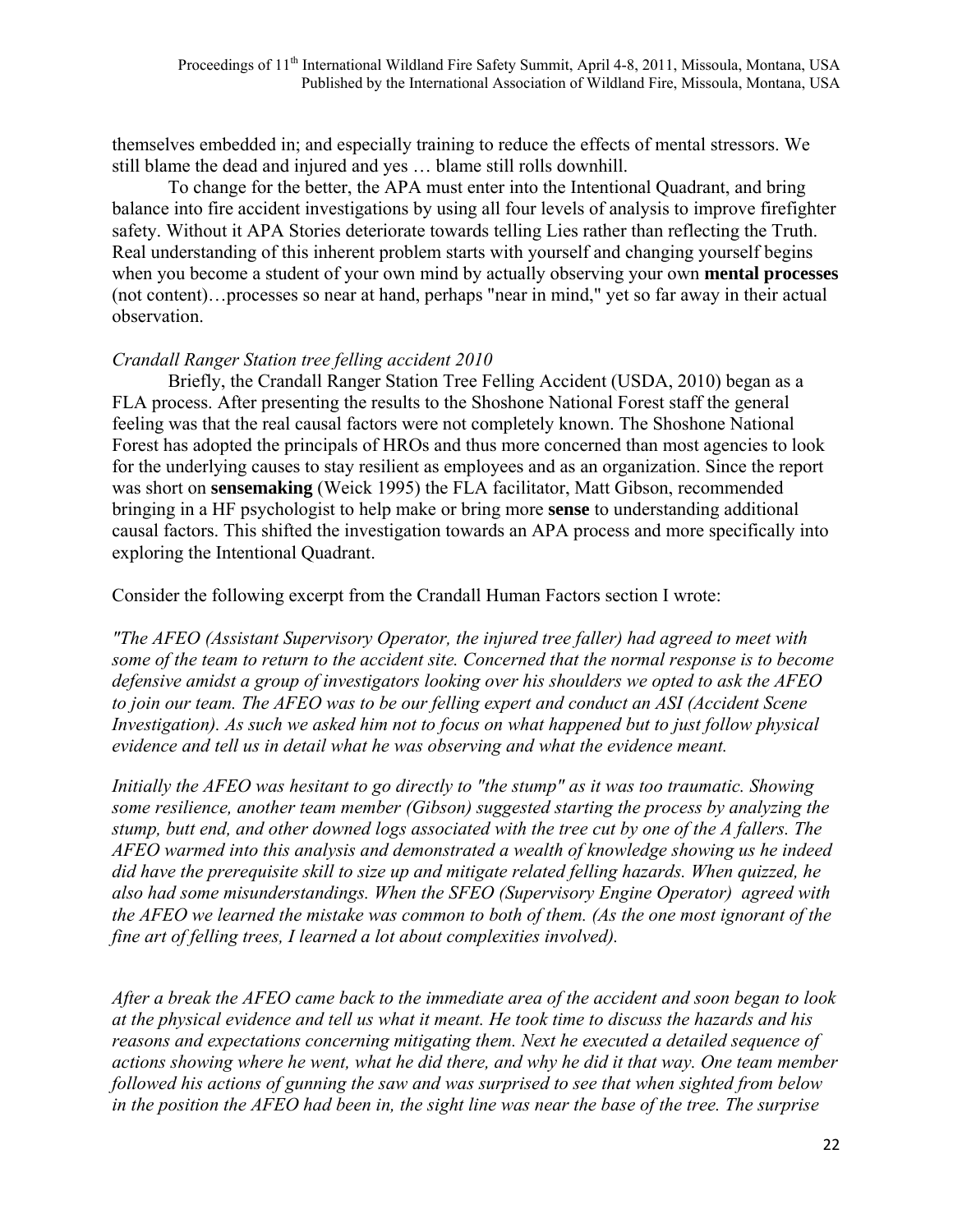*came because when looking at the sight line up at the level of the stump, the sight line was lined up pretty much where the tree fell. This did not make up for the many errors but was clearly related to why the AFEO's expectations were so far off the actual outcomes. As a team it was quite literally worth the extra effort to "see what they saw at the time of the accident" and to "... truly understand why the decisions and actions leading up to the accident made sense to them at the time. We have come full circle back close to where we started. We have learned much and are grateful for the chance to have learned it. We hope what the AFEO and accident taught us extends to readers and others as well*."

 The essence of the above excerpt is the interaction by the injured tree faller, the facilitator and myself to all get involved to create an environment for clarifying the very difficult understanding of interactions between what the timber faller was professionally trying to do Intentionally, along with some of the supporting Cultural aspects to allow all of us to appreciate what went amiss. With the resulting Human Factors section added to the report, the forest administrators felt this addition helped bridge the gap of understanding and the investigation report was completed and formally accepted. It exemplifies the potential robust nature of the four methodologies in the OLO guides and the ability to shift emphasis as needed. In showing the relevancy of the Intentional Quadrant it also exposes the fatal flaw in the APA guide.

# **Recommendations**

- 1. Consider combining the APA and AIG (SAI) into a single four quadrant document. If two guides are still needed it would make more sense to have the AIG used for vehicle and aircraft accidents and other machine-human interfaces. The APA would handle non-vehicle accidents, including fatalities, where all four quadrants are paramount...such as in burnovers.
- 2. Both guides should be written to include and promote all four quadrants. If they do not do so then there should be clear statements, up front, in these guides that state they will not look at certain classes of data; for example mental errors or causal elements and the clarification this results in a loss of 50-70 percent of recoverable causal factors.
- 3. Implement a guide or matrix for when to bring in quadrant specific skilled investigators such as sociologists, organizationists, and psychologists, for example. Both guides are already robust with respect to bringing in behavioral experts for weather, fire behavior, equipment, fuels, etc. because the team members are mostly firefighters.
- 4. Create and maintain a list for professionals skilled in the various quadrants. For less serious events keep another list for agency firefighters who also have undergraduate degrees in these same areas. Many firefighters with degrees in sociology, organizations, psychology or decision making etc. can help explore the quadrants for less cost when it is deemed appropriate by Administrators, the Team Leader and others. The lists are necessary so these specialists can be called upon quickly.
- 5. All team members who will conduct interviews should have 3-5 days of formal training in how to conduct interviews. They must also understand what questions should be asked for each quadrant. If no one asks cultural related questions then it will appear there are no cultural causal elements and the team would miss such causes even if cultural causes were the most crucial to learn.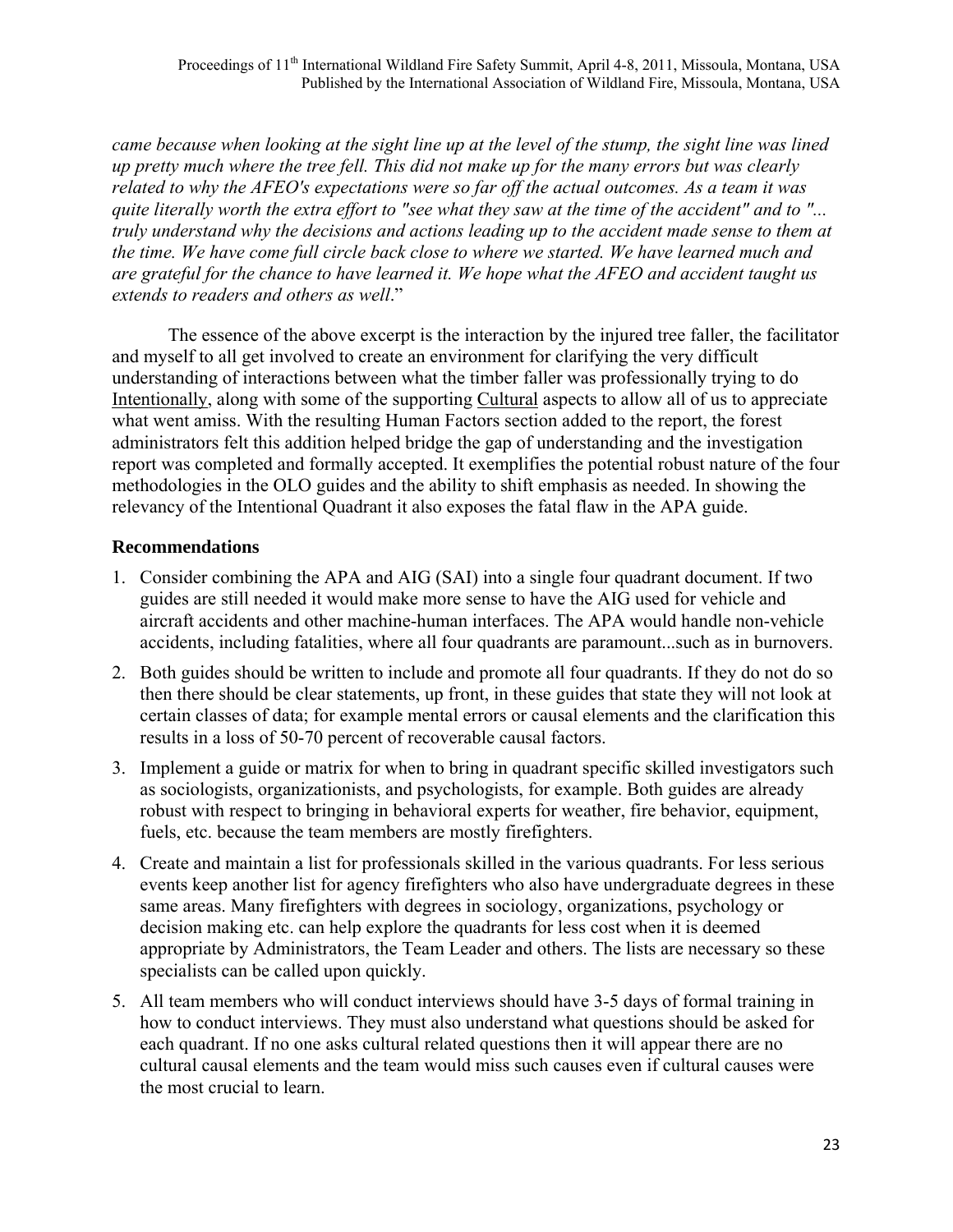6. It would help to have a chart that guides interviewers in what observations or questions are pertinent in each quadrant something like:

| <b>INTENTIONAL</b> | <b>CULTURAL</b>     | ORGANIZATIONAL               | <b>BEHAVIORAL</b>      |
|--------------------|---------------------|------------------------------|------------------------|
| Thinking           | Trust               | <b>IMT</b> Members           | Fire Behavior          |
| Perceptions        | Respect             | <b>NIFC Response</b>         | Weather                |
| Focus              | <b>Mutual Views</b> | <b>Rules and Regulations</b> | Individual             |
| Feelings           | Cohesiveness        | Qualifications: Red Card     | Yrs. Experience        |
| Hunches            | Crew Image          | Safety                       | <b>Red Card Rating</b> |
| <b>Views</b>       | Conventions         | Support & Equipment          | Clothing               |
| <b>Stresses</b>    | Professionalism     | <b>Organization Chart</b>    | <b>Fire Shelters</b>   |
| Truthfulness       | Relationships       | Rewards & Punishments        | Fitness                |
| Self Image         | Leadership          | <b>Skill Mix</b>             | Skill Level            |

Note: Many of these items could be found in more than one quadrant.

- 7. Related to interview techniques is requiring digital recordings for all interviews. Interviewers should also take notes for immediate team use. It is helpful for interviewers to later compare their hand written notes with digital copies to see if they have any systematic biases for what they record. The other reason for better data collection is that if the team members miss trends in the data, later researchers may discover them. All data except graphic body photos etc. should be made publically available to maximize lessons learned.
- 8. Develop a guide for firefighters and employees about interaction with accident teams. What is expected, required, optional, etc. Procedures to follow if your rights are violated. Since cover-ups are more the rule than exceptions, develop penalties for deliberate cover-ups, how to report them and have the offenders removed from the team...even deputy chiefs. Learning lessons is very difficult when investigation teams have the option to lie to witnesses or refuse to look for or report sensitive causal factors. We hold firefighters responsible now and we are long overdue to hold accidents teams accountable for their behaviors.
- 9. The APA promises no punishments, reprimands, loss of promotions earned but never given, etc. But if later negative actions against involved parties appear to be due to the fire or accident events, then what are your options for review? What are procedures for holding supervisors accountable for more professional behavior?

### **Discussion and Summary**

 The SAI has remained essentially the same for forty years but is currently under revision. The SAI does a good job at accidents involving aircraft and vehicles but only a fair job in burnovers where firefighters are the center of what went amiss. This state exists due to the SAI roots in aircraft and vehicle (physical orientated) accident protocols that primarily consider externally observable human behaviors and not mental processes per se. Thus the SAI is essentially a WHAT happened process likely to uncover only 30 percent of discoverable causes.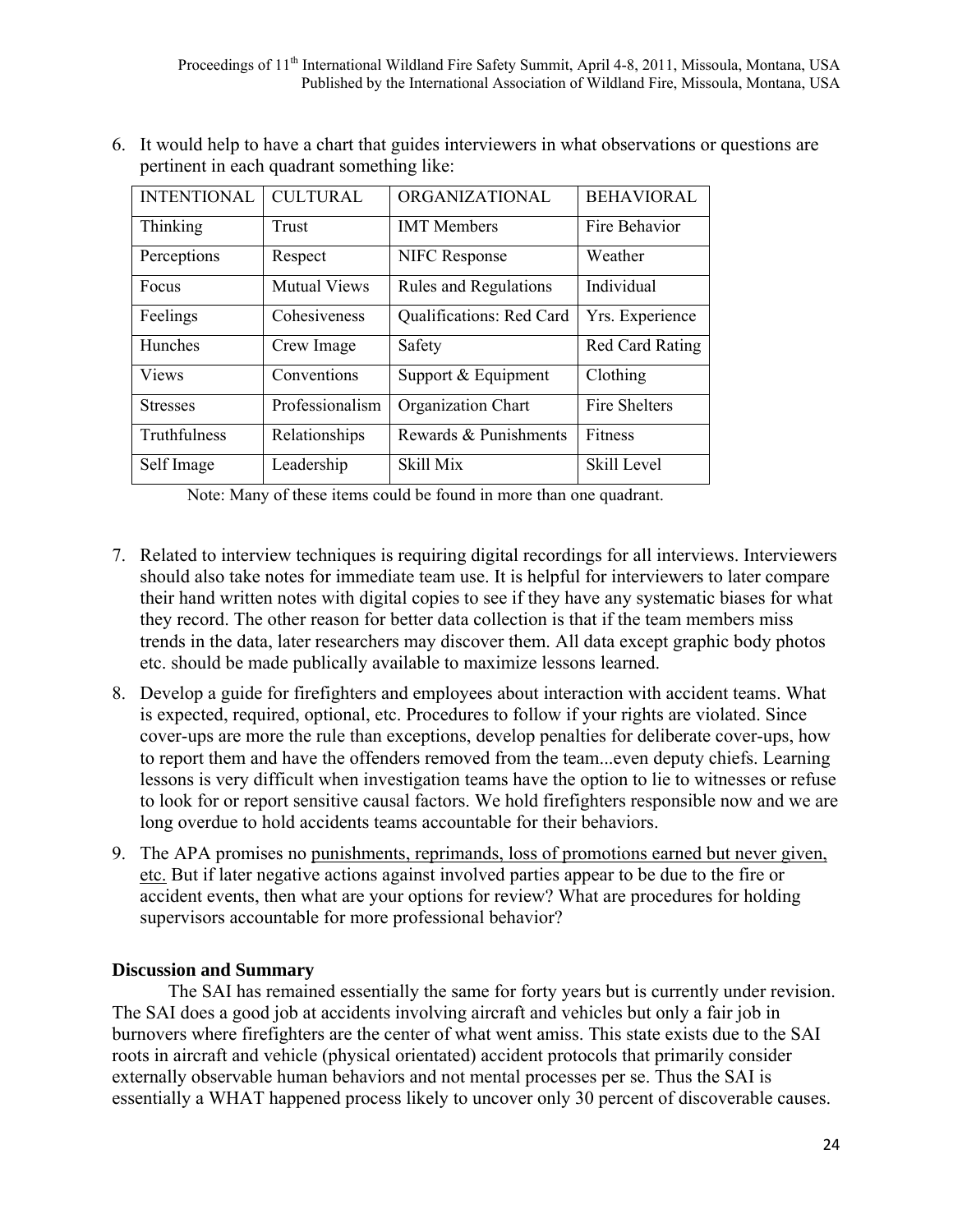Since there is no deep understanding of the mind the SAI is left with blaming the body and hence the person involved in the accident. After all, the body is just another vehicle.

 The Newer APA also delves primarily into the WHAT and meekly into the WHY if it appears to have cultural or organizational roots but views mental roots as too blame tainted to explore. Since mental roots are the sine qua non of all human involvement, the APA mostly pays lip service to the WHY aspects of accidents. Partly this is a natural result of the APAs roots as an epidemiology "blame" model taking its cues from the medical profession. The APA seems to have missed that firefighting is not a medical profession and that the medical model was inappropriate from the beginning. Relevant wildland fire accident guides should target firefighter's struggles to stay aware of and make decisions in fast tempo, high-risk environments where mental processes are acutely necessary. Considering the above the APA is likely at best to uncover 50 percent of discoverable causes. Said another way the SAI and APA guides use are associated with tripling or doubling accident rates, respectively, for what they ignore.

 Some form of a **4QA** guide is the only model likely to uncover up to 100 percent of discoverable causes, thus the only viable type of guide for people in high-risk environments. The 4QA guide gives us the best opportunity to maximize safety and minimize accidents.

 Accident investigations are like experiments. You need to decide what you want to know before you can know how to get it without inducing unwanted errors into your data collection and conclusions. What the present accident guides show is a blatant disregard for sound observations, data collecting and how the design (guide) limits conclusions and searching for underlying causal elements. All accident guides should therefore clearly state what they are designed to find and what they are designed to ignore. Choice of the relevant guides predetermines your accident results. Do you want to consider the two-quadrant SAI, the threequadrant APA or create a new four-quadrant 4QA guide? This predetermines the percent of causal factors you may uncover: from 30, to 50 and up to 100 percent respectively. Actual percentages also depend on the skill of the investigators, the willingness of the witness to testify truthfully, the time and costs allowed for the investigation, and so forth. One way to consider what adding the Intentional quadrant brings to an accident analysis would be to read the Human Factors sections of reports from accidents where I have been a human factors team member and added in mental causal factors. These four-quadrant reports are:

- 1. Alabaugh Canyon Fire, 2007
- 2. Cascade Complex Fires, 2007
- 3. Indians Fire, 2008 and
- 4. Crandall Ranger Station Tree Felling Accident, 2010.

The Indians Fire contains an added comparative account as it has essentially two human factors sections. My section emphasizes the intentional quadrant and one by Jim Saveland emphasizes the behavioral aspects of the cultural and organizational quadrants per APA guidelines. These reports are available at the Lessons Learned Center: www.wildfirelessons.net.

With respect to accident investigations I am convinced, as an expert accident investigator, that the current accident guides are more than twenty years out of date. Problems include:

• Failure to promote using all four quadrants, especially the mental, intentional quadrant.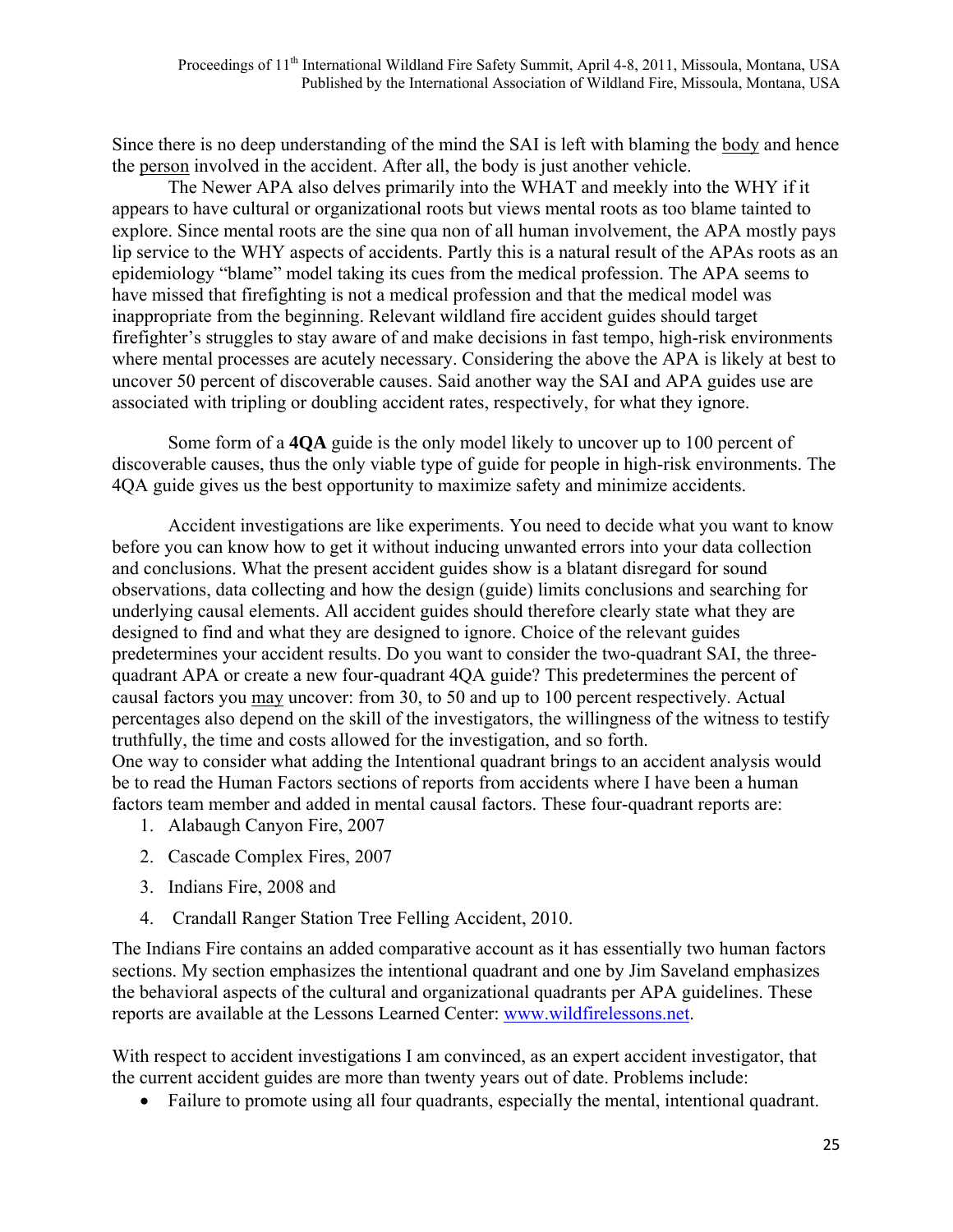- No current accident guide recommends that firefighters **tell the truth** and that what they say be made **publically available**. This information is crucial for determining human factors causal factors. Such data is also needed for trend analyses and possible later insights into new causal factors.
- Little to no formal training for investigators. We tend to muddle through with whoever is available at the time. Most often investigators are fire experts with little understanding of mental, cultural or organizational processes.
- Fictitious concerns for firefighter's protection. "Firefighter's won't tell the truth if everyone knows what they have said." Firefighters actually say they are willing to tell the truth and accept responsibility for their decisions…if others, including management do the same on a level playing field.
- In the APA there is too much Just Culture rhetoric which misses the point that blame is inherent in **fire** and **human** cultures because it is inherent in the way our minds process information. Stopping at WHAT begs our minds to **automatically** apply blame. You cannot stop your mind from applying blame but you can change your relationship with your mind by noting that blame has occurred then proceed directly to exploring the WHY. By examining our mental processes with mindfulness, we acquire skills to move beyond blame directly without the Just Culture rhetoric which, after all is just more rules and regulations.
- In accident investigations, as with examining our own lives, it is cheaper, quicker, and less immediate stress on us to use blame and punishment than on more costly, longer term, and farther reaching techniques using rewards and mental enhancements to improve decisions and understanding.
- No formal documents clarify firefighter rights during an accident investigation. There is a need to explore choices and rights during testimony and how to take actions against investigators who distort or lie about the investigation procedures or processes. There should be steps taken against supervisors and manager who apply blame and punishment indiscriminately as is now the case in the wildland community.
- No document, like the OLO, exists to guide Administrators and the initial Accident Team Leaders for determining what team members are needed for a specific accident event. Too often experts are left off the team or brought in well after the data collection and initial interviews are finished. This process results in skewed data collection and the experts miss the most accurate witness comments which are most truthful just after the events occurred. Days or weeks later the Truth has already gravitated towards Stories in the minds of those involved. This trend is not deliberate lying but more deceptively, occurs automatically because that is the natural way our minds react to such involvements. Experts cost more and may not always be necessary but it helps if criteria are set up to suggest or trigger when experts are needed up front. Once the Team Leader has a rough idea what happened they must decide if they need specific experts from any of the four quadrants. It may be simpler to always have them for fatalities and strongly considered for severe injuries. Such OLO trigger points are necessary in guides because they improve the decision process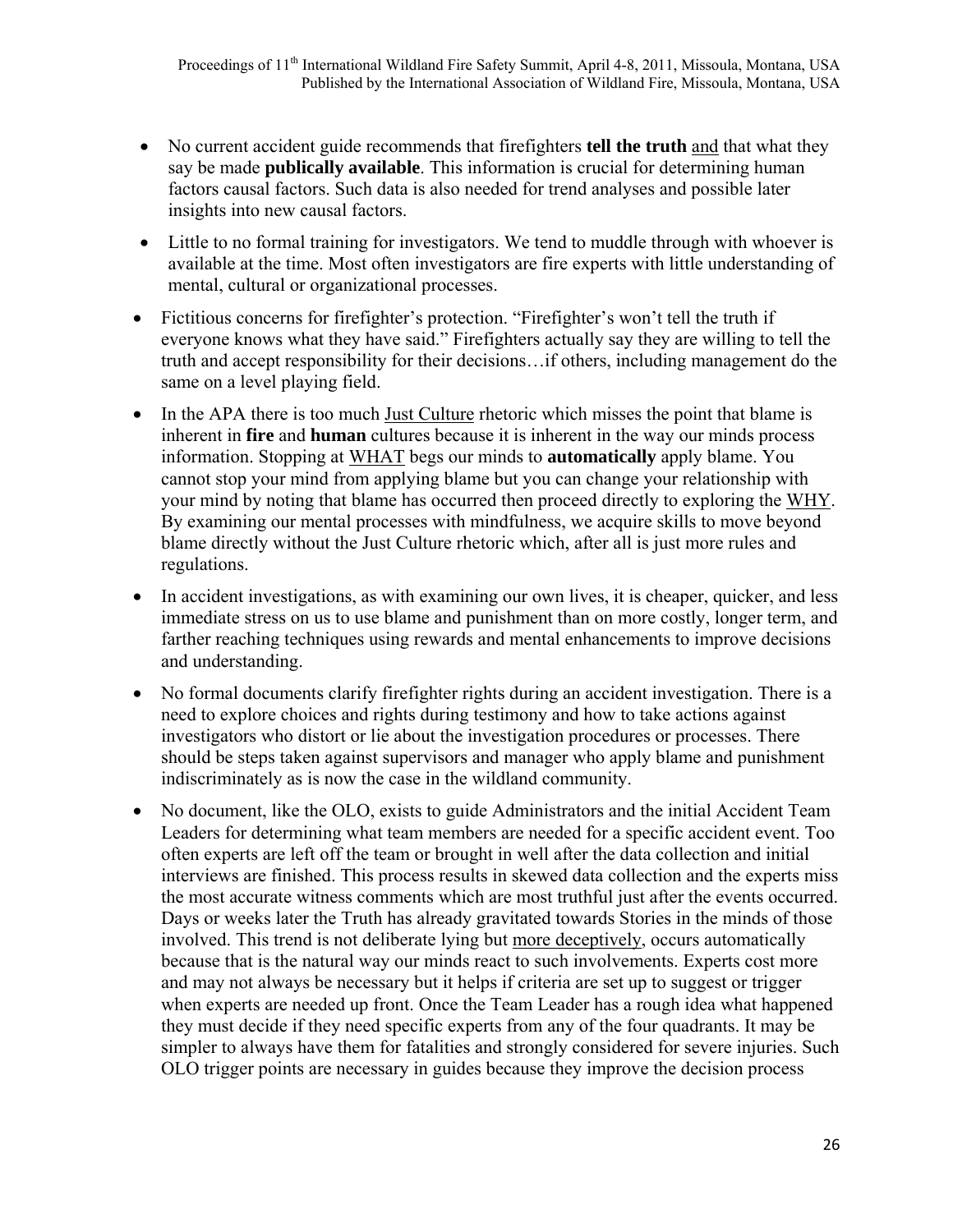when administrators and accident teams are themselves under stress and time constraints to act quickly.

 The following table briefly summarizes the fires covered in this report. Punishments refer to known or formal punishments and do not include less obvious ones such as not being promoted, loss of respect and so forth. This table is based on what I know about the referenced fire events:

| <b>FIRE NAME</b>    | <b>FULL</b>     | PARTIAL         | <b>NUMBER OF</b>   | <b>INVESTIGATOR</b>   | <b>PUNISHMENT</b> |  |
|---------------------|-----------------|-----------------|--------------------|-----------------------|-------------------|--|
|                     | <b>COVER-UP</b> | <b>COVER-UP</b> | <b>OUADRANTS</b>   | <b>OUALIFICATIONS</b> | <b>METTED OUT</b> |  |
|                     |                 |                 |                    | <b>OUESTIONABLE</b>   |                   |  |
| <b>MANN GULCH</b>   | v               | N               | 1:B                | Y                     | v                 |  |
| <b>SOUTH CANYON</b> | N               |                 | 2:B.O              | v                     |                   |  |
| ALABAUGH CANYON     | N               | N               | $4:BA$ , $O, C, I$ | N                     | v                 |  |

Note: the quadrant letters refer to the first letter of the quadrant name i.e. B for Behavioral.

- In reviewing several accidents it is apparent that there is some deliberate covering up of causal factors by the agencies in charge of the investigations. This is an administrative problem and continues to exist because there are no counter deterrents in place. In truth, agencies like to have the option to protect the Agency's image, protect their managers and to ignore unsavory causal elements. This criticism is somewhat independent of which accident guide is used.
- Many actual causal processes are never looked at during the entire investigative process. This may be a result of not having the right "quadrant" professional on the team. You usually only find what you are trained to find… given that it is there to find. Few investigators really look closely at all the processes, logic, conclusions, report sections, data verification, soundness and omissions that are necessary for the report to have integrity and a "ring of Truth." Such breadth of skills is more likely from those with higher degrees.
- The APA is long on rhetoric but short on a real, deeper understanding of accident processes. Both guides can boast they rival industry and other government standards but it only points to the fact that most organizations do not want to look at deeper subjective factors. All accident guides, even those poorly written, can produce reasonably good reports if they have top notch people on the teams. This reflects the deeper truth of this paper. Namely that good minds and thinkers can override rules, regulations, doctrines, rewards, punishments …and accident guides… to produce quality products. Or on the darker side poor minds and thinking, in the same environment muddle through…with few observations, weak accident reports and loss of learning from mistakes.
- We are long overdue in organizing to promote mindful employees by exploring and providing training in the Intentional Quadrant, which is where true mindfulness and resiliency reside.

 This paper began by suggesting a common thread exists between accidents, accident guides, stories and Truth. The common thread is our minds. An accident investigation analysis is simply a group experiment to tell the truth and the Four Quadrants are our experimental guidelines to enable us to come closer to that Truth.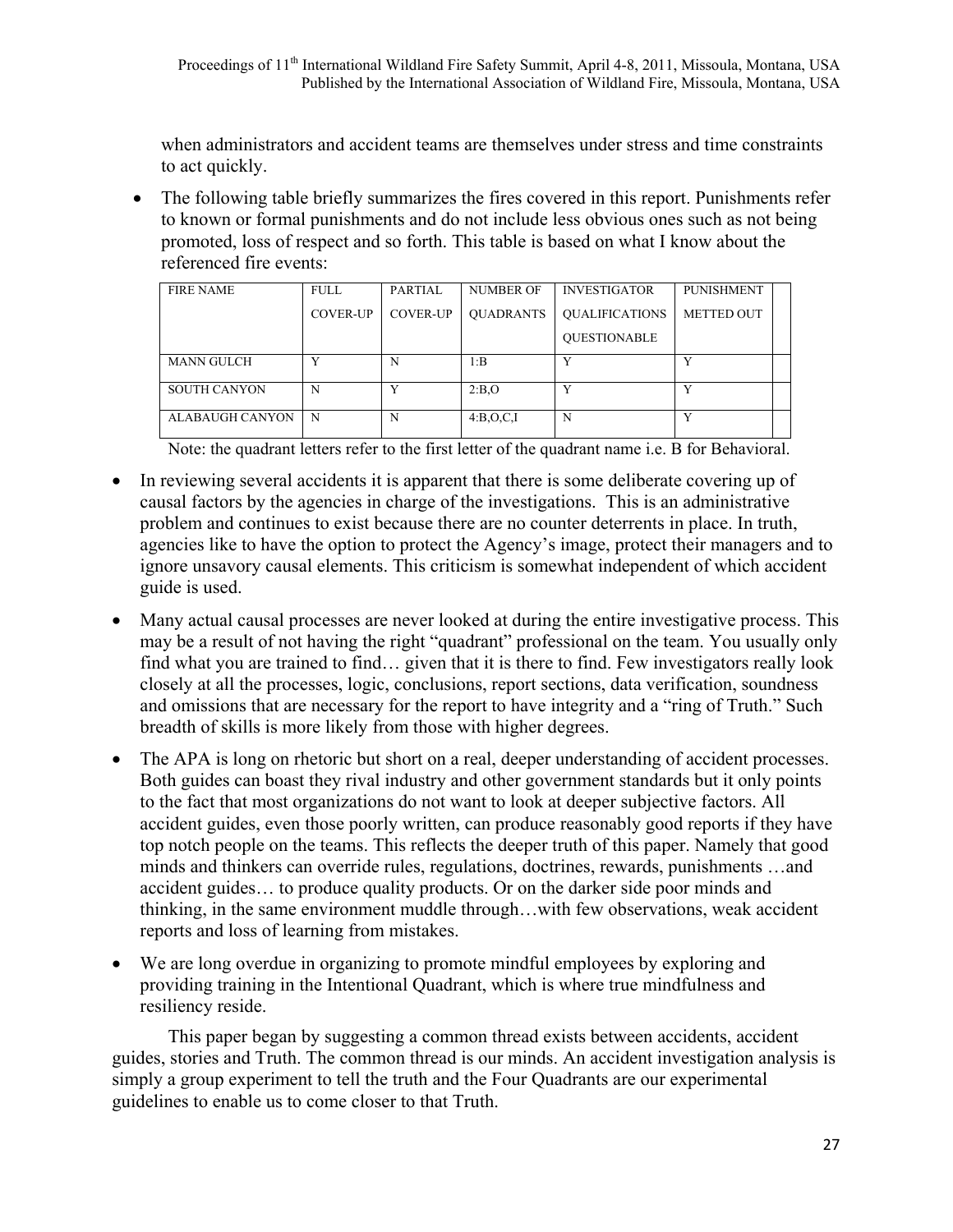Human minds are the root source for all Storytelling; in essence an ongoing Storyteller. Things begin to get problematical when we believe that our own Stories, thoughts, concepts, beliefs, etc. are somehow ultimately true when at bottom they are always mental constructions. Such fabrications are automatic processes of our minds and you can't stop these processes without specific mind training. What is needed is to observe your own mind as it spins all its stories and realize they are **just stories**. Our mental constructions only become problems when we **attach** to them. Attaching leads to cloudy minds with resultant future problems. By now it should be clear that the biggest Story of all is our **Self Story** Letting go of all our stories brings clarity and freedom. By staying unattached we are ready to enjoy the next story or event clearly because we have already let the previous one go. Hopefully you will begin advocating changes in the entire accident investigation arena and begin personally observing your own mental processes with mindfulness.

### **References**

- Butler BW, Barlette RA, Bradshaw LS, Cohen JD, Andrews PL, Putnam T, Mangan RJ (1998) Fire behavior associated with the 1994 South Canyon Fire on Storm King Mountain, Colorado. USDA Forest Service, Rocky Mountain Research Station, Research Paper RMRS-RP-9. (Ogden, UT)
- Flickstein M (2009-2010) Two-Year Mind Training Program. (The Forest Way: Ruckersville)
- Maclean J (1999) Fire On the Mountain: The True Story of the South Canyon Fir*e.* (Morrow: New York)
- Maclean N (1992) 'Young Men & Fire.' (University of Chicago Press: Chicago)
- Tri Data Corporation (1998) Wildland Firefighter Safety Awareness Study: Phase III-Implementing Cultural Changer for Safety. (Tri Data: Arlington) and (www.wildfirelessons.net: Tucson)
- USDA Forest Service (1949), Mann Gulch Fire, Board of Review. (www.wildfirelessons.net: Tucson)
- USDA Forest Service (1995) Findings From the Wildland Firefighters Human Factors Workshop. USDA Forest Service, Missoula Technology and Development Center. (Missoula, MT)
- USDA Forest Service (1996) Shepard Mountain Fire Entrapment. USDA Forest Service, Missoula Technology and Development Center. (Missoula, MT)
- USDA Forest Service (2007) Alabaugh Canyon Fire. (www.wildfirelessons.net: Tucson)
- USDA Forest Service (2007) Cascade Complex Fires. (www.wildfirelessons.net: Tucson)
- USDA Forest Service (2008) Indians Fire. (www.wildfirelessons.net: Tucson)
- USDA Forest Service (2010) 2010 Organizational Learning "Lessons Learned" Analysis Options. (www.wildfirelessons.net: Tucson)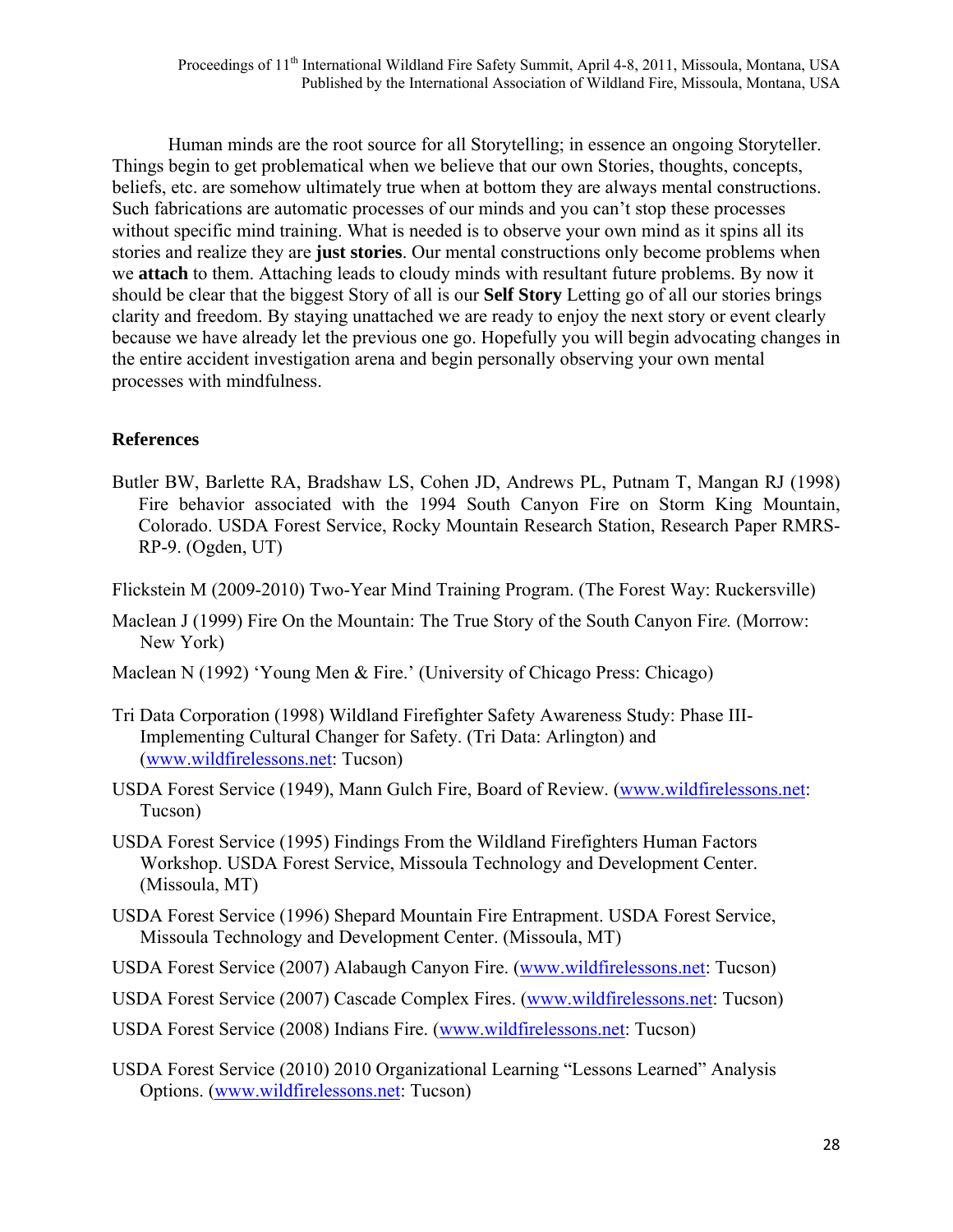- USDA Forest Service (2010) Accident Prevention Analysis Implementation Guide**.** (www.wildfirelessons.net: Tucson)
- USDA Forest Service (2010) Crandall Ranger Station Tree Felling Accident. (www.wildfirelessons.net: Tucson)
- USDI Bureau of Land Management (1976) Battlement Creek Fire Investigation. (Grand Junction, CO) and (www.wildfirelessons.net: Tucson)
- USDI Bureau of Land Management (1994) South Canyon Fire Investigation, (Phoenix, AZ) and (www.wildfirelessons.net: Tucson)
- Weick KE (1995) Sensemaking In Organizations. (Sage Publishing: Thousand Oaks)
- Weick KE (1995) South Canyon Revisited: Lessons from High Reliability Organizations. In Findings From the Wildland Firefighters Human Factors Workshop. (Ed T Putnam). USDA Forest Service, Missoula Technology and Development Center. (Missoula, MT)
- Weick KE, Putnam T (2006) Organizing for Mindfulness: Eastern Wisdom and Western Knowledge. *Journal of Management Inquiry* 15(3), 275-287.
- Wilber K (1996) A Brief History of Everything. (Shambhala Publishing: Boston)
- Wilber K (1997) The Eye of the Spirit. (Shambhala Publishing: Boston)